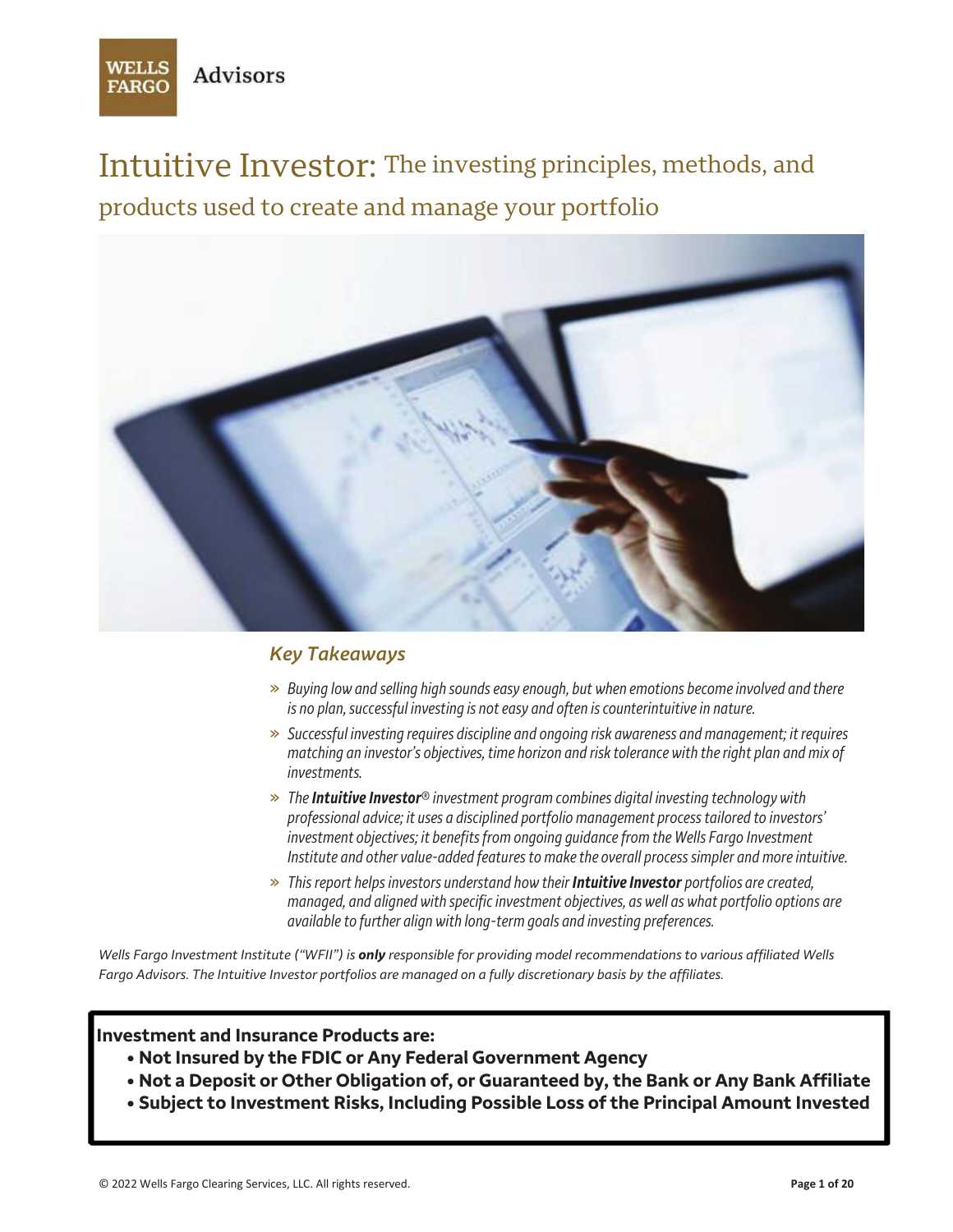## **At the Core of An Intuitive Investor Portfolio**

*Intuitive Investor* portfolios are diversified, cost-effective, and support a long-term investment philosophy. The portfolios are available in the following investment approaches:

**Globally Diversified** portfolios are diversified by asset class to align with specified risk/return objectives and constructed with best practices in portfolio management.

**Sustainability Focused** portfolios are also diversified and constructed in accordance with specified risk/return objectives and portfolio management best practices, but with a focus on investment products that integrate Environmental, Social, and Corporate Governance (ESG) criteria as part of the investment screening and risk management process. Sustainably Focused portfolios offer an opportunity for investors to align their investment solution with their personal values.

For all portfolios, the recommended asset allocation is based on specified investment objectives, risk tolerance, and time horizons as indicated in responses to the *Intuitive Investor* questionnaire. The asset allocation and portfolio management approaches employ time-tested foundational principles of successful investing that support maintaining sound:

**Investor Behaviors**: Through maintaining discipline and limiting emotionally driven reactions through an established, consistent, and appropriately longer-term-focused investment approach

**Investment Strategies**: Ensuring ongoing prudent diversification, risk management, and maintenance of efficient and cost-effective investment portfolios

While conceptually simple, in practice maintaining this focus and discipline can be systematically and emotionally difficult. *Intuitive Investor* makes the process easier by:

- » Helping investors determine the correct portfolio based on investment goals, risk tolerance and time horizon
- » Constructing professionally allocated portfolios through the combined quantitative (analytical science) and qualitative (the more subjective and forward-looking) expertise of the Wells Fargo Investment Institute
- » Using traditional low-cost exchange-traded funds (ETFs) that track market-weighted indexes along with newer breeds of ETFs employing additional systematic means to construct and weight portfolios to further enhance investment objectives
- » Providing additional systematic means to help investors maintain targeted risk/return profiles and add incremental value to portfolios
- » Monitoring portfolios and making changes as warranted based on Wells Fargo Investment Institute's capital market assumptions and assessment of the portfolio holdings

## **Investor Behaviors: The primary drivers and risks to success**

A lack of understanding or awareness of basic investing principals and common investor behaviors can lead investors to become their own worst enemy in their efforts to achieve investment success.

Why is this so important—yet hard—in practice? First, while the adage of "buy low and sell high" makes intuitive sense, without an understanding and control of their emotions, most investors do the opposite. We believe most investors will generally tend to sell investments that have lost value and buy investments that seem to have been working but at now higher prices.

The following illustration provides an example of the potential cost of poor investment timing. The chart compares long-term Morningstar category average returns for varied asset class and asset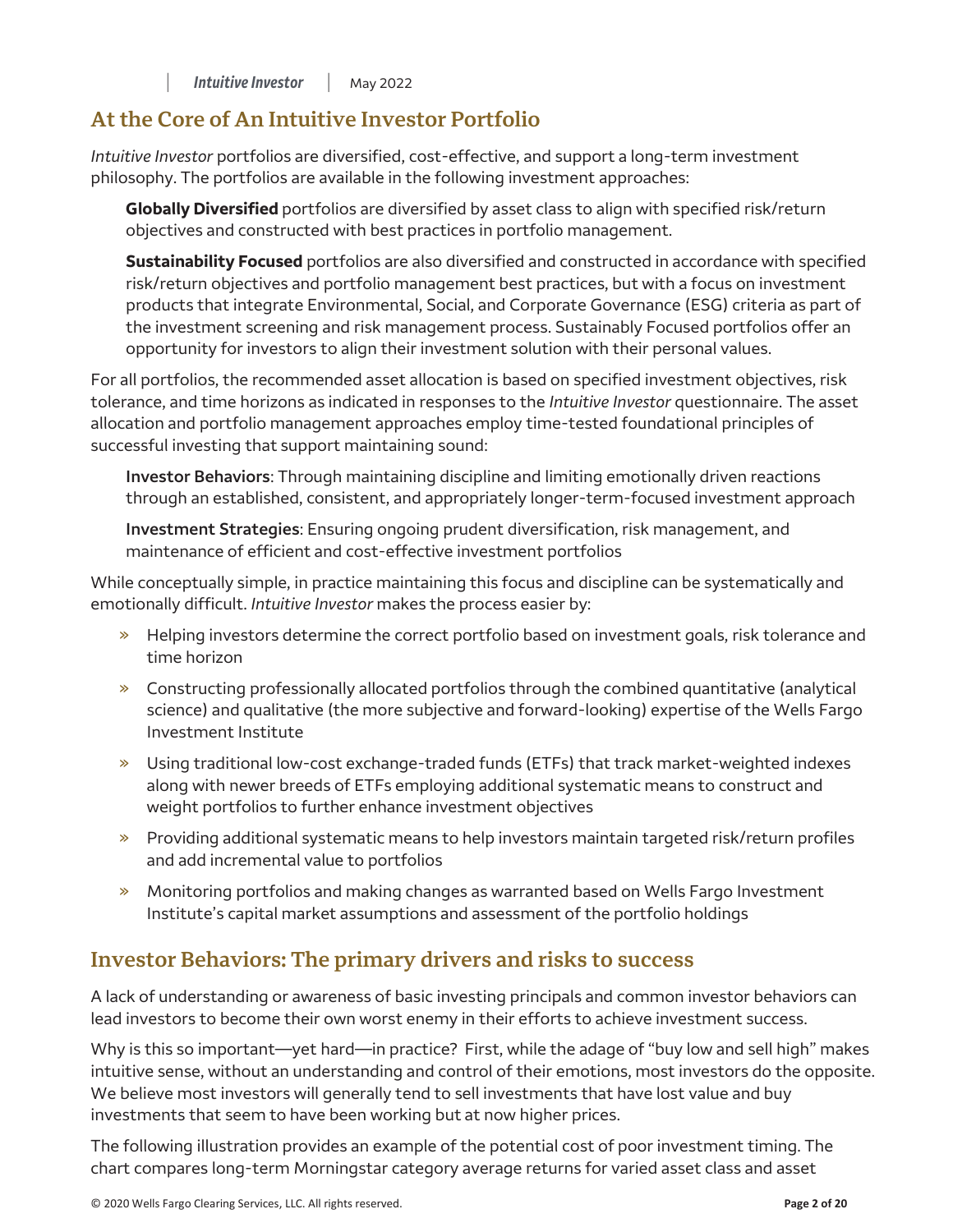allocation funds to the average equity, fixed income, and asset allocation fund investor returns (the green bars) reported by DALBAR, a financial services and market research firm. The average investor returns consider the market timing impact of switching investments over the indicated period. The fund category average returns show the average results achieved by adhering to a given investment strategy or asset allocation approach. Investors' instinctual behavioral biases commonly lead to emotional-based decisions that can result in poor investment timing and less successful longer-term outcomes.



#### **The Potential Cost of Common Investor Behaviors**

Sources: Morningstar Direct and DALBAR, Inc. Chart is for illustrative purposes only and does not predict or depict the performance of any investment or the likelihood of achieving any return on an investment. The asset classes shown may not perform in a similar manner in the future. **Past performance is no guarantee of future results. Morningstar Categories**: Each Morningstar Category Average reflects a universe of funds with similar investment objectives. The Morningstar Category Average is the average return for the current peer group based on the returns of each individual fund within the group for the period shown. This average assumes reinvestment of dividends and capital gains, if any, and excludes sales charges and the effect of taxes on an investment. **DALBAR**: The average investor returns for the indicated 20-year period are reported in DALBAR's most recent annual study on investor behavior (Quantitative Analysis of Investor Behavior). The study's average equity, fixed income, and asset allocation fund investor returns are based on data supplied by the Investment Company Institute and the changes in aggregate mutual fund assets after excluding sales, redemptions and exchanges. The calculation captures realized and unrealized capital gains, dividends, interest, trading costs, sales charges, fees, expenses and any other costs. The average equity, fixed income and asset allocation fund investor returns are determined by calculating the investor return dollars as a percentage of the net sales, redemptions and exchanges for the period.

Combating emotional behavior requires discipline and understanding of the importance of investor time horizons, how portfolios are constructed, what the investments are intended to do and under what circumstances, and what may lead to both increased risk or opportunities based on recent relative price movements and current valuations. Without context or knowledge to provide discipline, investors are prone to simply act on emotion and sell securities or portions of portfolios before they recover (selling low) and buy securities or market segments at or near their peaks (buying high). From initial portfolio recommendation and through ongoing longer-term-focused asset allocation, diversified investment selection, and other systematic features, much of the *Intuitive Investor* process is geared toward seeking to avoid common detrimental investor behaviors.

# **Diversification and Discipline: The inherent benefits and interdependence**

risk $\mathsf{s}^1$ In addition to striving for certain return goals, the investment diversification embedded within recommended asset allocations is intended to help manage broad investor and individual investment

1Although diversification strategies are investment methods used to help manage risk, they do not guarantee investment returns or eliminate risk of loss.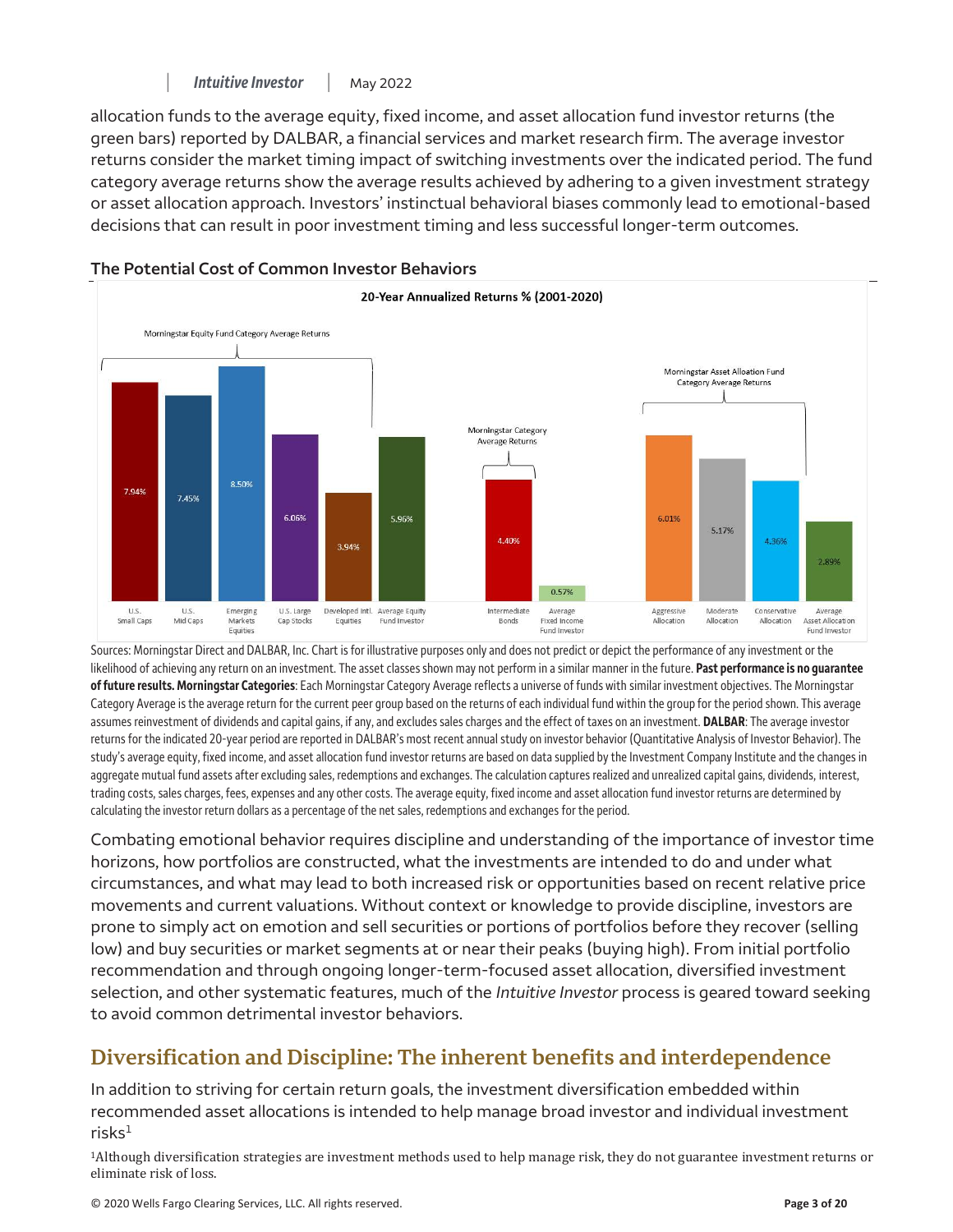There are, of course, numerous stories of tremendous wealth creation and destruction associated with very concentrated holdings or asset exposures. Given such extreme potential outcomes and in consideration of all the time and effort that goes into creating wealth, most investors will find it highly imprudent to put all or most of their "eggs" into just one or even a few baskets. Within *Intuitive Investor*  portfolios, this is addressed by maintaining exposure to a broad array of global equity and fixed-income asset classes in professionally managed portfolios overseen by the investment strategists and portfolio managers from the Wells Fargo Investment Institute. Within each asset class, diversification is further accentuated by investing in a pool of underlying securities through the use of specifically selected ETFs.

Asset classes are groupings of investments based on similarities in their basic characteristics and combined long-term risk/return profiles. For example, within domestic equities, stocks often are grouped by size into large, midsize, and smaller companies. The following provides the varied equity and fixed-income asset classes that may be used within *Intuitive Investor* portfolios.

| <b>Equities</b>                                    | <b>Fixed Income</b>              |
|----------------------------------------------------|----------------------------------|
| U.S. Large Caps                                    | <b>Domestic Investment Grade</b> |
| U.S. Mid Caps                                      | <b>Emerging Market Debt</b>      |
| <b>U.S. Small Caps</b>                             | Domestic High Yield              |
| Developed International<br><b>Emerging Markets</b> | Developed International          |

#### **Intuitive Investor Asset Classes**

While the investment outlook employed by *Intuitive Investor* remains long term in nature, the varied objective-based asset allocations are reassessed annually by the Wells Fargo Investment Institute. Based on these assessments, targeted portfolio allocations are adjusted as warranted to incorporate evolving backward-looking data and forward-looking diversification and risk/return assumptions for each asset class. With the long-term focus and diversified strategic asset allocations employed by *Intuitive Investor* portfolios, an investor sacrifices the potential of being fully invested in the topperforming asset classes at any given point in time, but also avoids the risk of being potentially overexposed to the worst performing asset classes, while benefiting over time from what is intended to be a sufficiently diversified, lower-turnover, and overall more cost- and tax-efficient approach.

The key to this strategy is to maintain discipline while employing additional systematic means to potentially enhance returns (for example, portfolio rebalancing; dollar cost averaging; and, for largersized taxable accounts, tax-loss harvesting). While these additional means to seek to enhance returns can be challenging to regularly implement, they are simplified within the *Intuitive Investor* program. However, what can remain challenging is maintaining discipline. This is particularly true during prolonged periods when the top-performing asset classes are more familiar to average investors. For instance, in recent years, larger-cap domestic equities have outperformed other asset classes. Because this is a market segment that most investors are more familiar with and that is more regularly reported in the media and via more recognizable/reported market indices, there can be greater regret for not owning more during times when it performs better than most other asset classes.

The following illustration helps depict the longer-term intent of the strategic allocation approach employed by *Intuitive Investor* portfolios as well as periods when higher levels of discipline may be needed.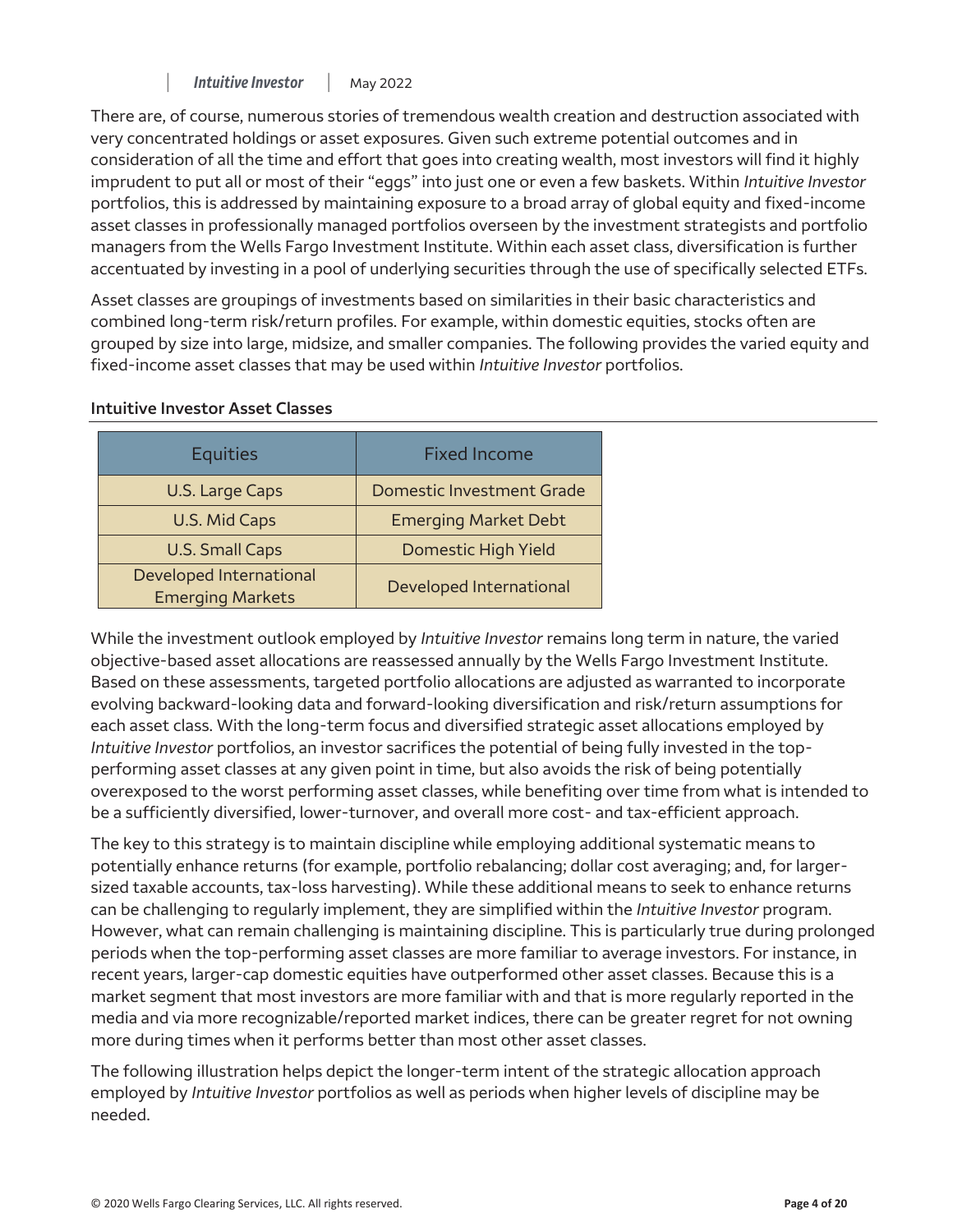| 2011                                          | 2012                                                  | 2013                                           | 2014                                          | 2015                                             | 2016                                          | 2017                                                  | 2018                                                    | 2019                                                  | 2020                                                  |
|-----------------------------------------------|-------------------------------------------------------|------------------------------------------------|-----------------------------------------------|--------------------------------------------------|-----------------------------------------------|-------------------------------------------------------|---------------------------------------------------------|-------------------------------------------------------|-------------------------------------------------------|
| Emg-Mkt Bonds                                 | Emg-Mkt Bonds                                         | <b>Small-Cap Stocks</b>                        | Large-Cap Stocks                              | Large-Cap Stocks                                 | <b>Small-Cap Stocks</b>                       | Emg-Mkt Stocks                                        | <b>Treasury Bills</b>                                   | Large-Cap Stocks                                      | <b>Small-Cap Stocks</b>                               |
| 8.46                                          | 18.54                                                 | 38.82                                          | 13.69                                         | 1.38                                             | 21.31                                         | 37.28                                                 | 1.82                                                    | 31.49                                                 | 19.96                                                 |
| <b>Inv-Grade Bonds</b>                        | <b>Emg-Mkt Stocks</b>                                 | Mid-Cap Stocks                                 | Mid-Cap Stocks                                | Emg-Mkt Bonds                                    | <b>High-Yield Bonds</b>                       | <b>Intl Stocks</b>                                    | <b>Inv-Grade Bonds</b>                                  | Mid-Cap Stocks                                        | Large-Cap Stocks                                      |
| 7.84                                          | 18.22                                                 | 34.76                                          | 13.22                                         | 1.23                                             | 17.13                                         | 25.03                                                 | 0.01                                                    | 30.54                                                 | 18.40                                                 |
| Dev-Mkt Bonds<br>5.91                         | <b>Intl Stocks</b><br>17.32                           | Large-Cap Stocks<br>32.39                      | Hypothetical<br><b>MGI Allocation</b><br>6.11 | <b>Inv-Grade Bonds</b><br>0.55                   | Mid-Cap Stocks<br>13.80                       | Large-Cap Stocks<br>21.83                             | Dev-Mkt Bonds<br>$-1.68$                                | <b>Small-Cap Stocks</b><br>25.52                      | Emg-Mkt Stocks<br>18.31                               |
| <b>High-Yield Bonds</b>                       | <b>Mid-Cap Stocks</b>                                 | <b>Intl Stocks</b>                             | <b>Inv-Grade Bonds</b>                        | <b>Treasury Bills</b>                            | Large-Cap Stocks                              | Mid-Cap Stocks                                        | <b>High-Yield Bonds</b>                                 | <b>Intl Stocks</b>                                    | Mid-Cap Stocks                                        |
| 4.98                                          | 17.28                                                 | 22.78                                          | 5.97                                          | 0.03                                             | 11.96                                         | 18.52                                                 | $-2.08$                                                 | 22.01                                                 | 17.10                                                 |
| Large-Cap Stocks<br>2.11                      | <b>Small-Cap Stocks</b><br>16.35                      | Hypothetical<br><b>MGI Allocation</b><br>10.86 | Emg-Mkt Bonds<br>5.53                         | <b>Intl Stocks</b><br>$-0.81$                    | Emg-Mkt Stocks<br>11.19                       | <b>Small-Cap Stocks</b><br>14.65                      | Large-Cap Stocks<br>$-4.38$                             | <b>Hypothetical</b><br><b>MGI Allocation</b><br>19.21 | <b>Hypothetical</b><br><b>MGI Allocation</b><br>13.33 |
| Hypothetical<br><b>MGI Allocation</b><br>0.89 | Large-Cap Stocks<br>16.00                             | <b>High-Yield Bonds</b><br>7.44                | <b>Small-Cap Stocks</b><br>4.89               | Hypothetical<br><b>MGI Allocation</b><br>$-1.88$ | Emg-Mkt Bonds<br>10.19                        | <b>Hypothetical</b><br><b>MGI Allocation</b><br>13.30 | Emg-Mkt Bonds<br>$-4.61$                                | <b>Emg-Mkt Stocks</b><br>18.44                        | Dev-Mkt Bonds<br>10.52                                |
| <b>Treasury Bills</b><br>0.07                 | <b>High-Yield Bonds</b><br>15.81                      | <b>Treasury Bills</b><br>0.05                  | <b>High-Yield Bonds</b><br>2.45               | Mid-Cap Stocks<br>$-2.44$                        | Hypothetical<br><b>MGI Allocation</b><br>9.27 | Dev-Mkt Bonds<br>9.92                                 | <b>Hypothetical</b><br><b>MGI Allocation</b><br>$-4.76$ | Emg-Mkt Bonds<br>14.42                                | <b>Intl Stocks</b><br>7.82                            |
| Mid-Cap Stocks<br>$-1.55$                     | <b>Hypothetical</b><br><b>MGI Allocation</b><br>11.78 | <b>Inv-Grade Bonds</b><br>$-2.02$              | <b>Treasury Bills</b><br>0.02                 | <b>Small-Cap Stocks</b><br>$-4.41$               | <b>Inv-Grade Bonds</b><br>2.65                | Emg-Mkt Bonds<br>9.32                                 | Mid-Cap Stocks<br>$-9.06$                               | <b>High-Yield Bonds</b><br>14.32                      | <b>Inv-Grade Bonds</b><br>7.51                        |
| <b>Small-Cap Stocks</b>                       | <b>Inv-Grade Bonds</b>                                | Emg-Mkt Stocks                                 | Emg-Mkt Stocks                                | <b>High-Yield Bonds</b>                          | Dev-Mkt Bonds                                 | <b>High-Yield Bonds</b>                               | <b>Small-Cap Stocks</b>                                 | <b>Inv-Grade Bonds</b>                                | <b>High-Yield Bonds</b>                               |
| $-4.18$                                       | 4.21                                                  | $-2.60$                                        | $-2.19$                                       | $-4.47$                                          | 1.86                                          | 7.50                                                  | $-11.01$                                                | 8.72                                                  | 7.11                                                  |
| <b>Intl Stocks</b>                            | Dev-Mkt Bonds                                         | Dev-Mkt Bonds                                  | Dev-Mkt Bonds                                 | Dev-Mkt Bonds                                    | <b>Intl Stocks</b>                            | <b>Inv-Grade Bonds</b>                                | <b>Intl Stocks</b>                                      | Dev-Mkt Bonds                                         | Emg-Mkt Bonds                                         |
| $-12.14$                                      | 0.84                                                  | $-5.08$                                        | $-2.53$                                       | $-4.84$                                          | 1.00 <sub>1</sub>                             | 3.54                                                  | $-13.79$                                                | 5.23                                                  | 5.88                                                  |
| <b>Emg-Mkt Stocks</b>                         | <b>Treasury Bills</b>                                 | Emg-Mkt Bonds                                  | <b>Intl Stocks</b>                            | Emg-Mkt Stocks                                   | <b>Treasury Bills</b>                         | <b>Treasury Bills</b>                                 | <b>Emg-Mkt Stocks</b>                                   | <b>Treasury Bills</b>                                 | <b>Treasury Bills</b>                                 |
| $-18.42$                                      | 0.08                                                  | $-6.58$                                        | $-4.90$                                       | $-14.92$                                         | 0.26                                          | 0.82                                                  | $-14.58$                                                | 2.21                                                  | 0.54                                                  |

#### **Yearly Asset Class and Moderate Growth and Income (MGI) Allocation Returns**

*Sources: Morningstar Direct and Wells Fargo Investment Institute. Index return information is provided for illustrative purposes only. Performance results for the Moderate Growth & Income (MGI) Allocation are hypothetical based on combined historical index data allocated to approximate the Wells Fargo Investment Institute's recommended allocation for this objective. Index returns do not represent investment performance or the results of actual trading. Index returns reflect general market results, assume the reinvestment of dividends and other distributions and do not reflect deduction for fees, expenses or taxes applicable to an actual investment nor do they constitute a recommendation to invest in any particular fund or strategy. An index is unmanaged and not available for direct investment. Hypothetical and past performance does not guarantee future results. Please see the end of this report for the composition of the MGI Allocation, the risks associated with the representative asset classes and the definitions of the indices.* 

The above chart provides the ranking of asset classes by return for each calendar year from 2011 through 2020. With each asset class represented by a color, an investor can easily visualize all the yearly ups and downs of the individual asset classes over the period. As indicated, from 2011 through 2020 U.S. Large Cap Equities generally have performed well. However, what is not seen with this 10-year view is that for much of the prior decade this asset class was generally at or near the bottom of the chart, often referred to as the lost decade for U.S. large-cap stocks in general. Some of the other individually higher-risk asset classes (for example, emerging market equities and bonds and small-cap equities) continued to show the extremes of being at the top for some years and the bottom for others.

While such widely oscillating risks and returns can be hard to bear and lead to ill-timed portfolio actions, when optimally blending complementary assets together, investors can generally avoid the extremes and dial into a portfolio with potential returns and volatility that may be right for them based on answers to the questionnaire. The hypothetical Moderate Growth & Income (MGI) allocation that fluctuates more in the middle of the chart represents a middle-of-the-road allocation with respect to its global equity and fixed-income mix and its avoidance of more extreme ups or downs while still maintaining ongoing exposure to what is potentially driving markets in any given period. If the selection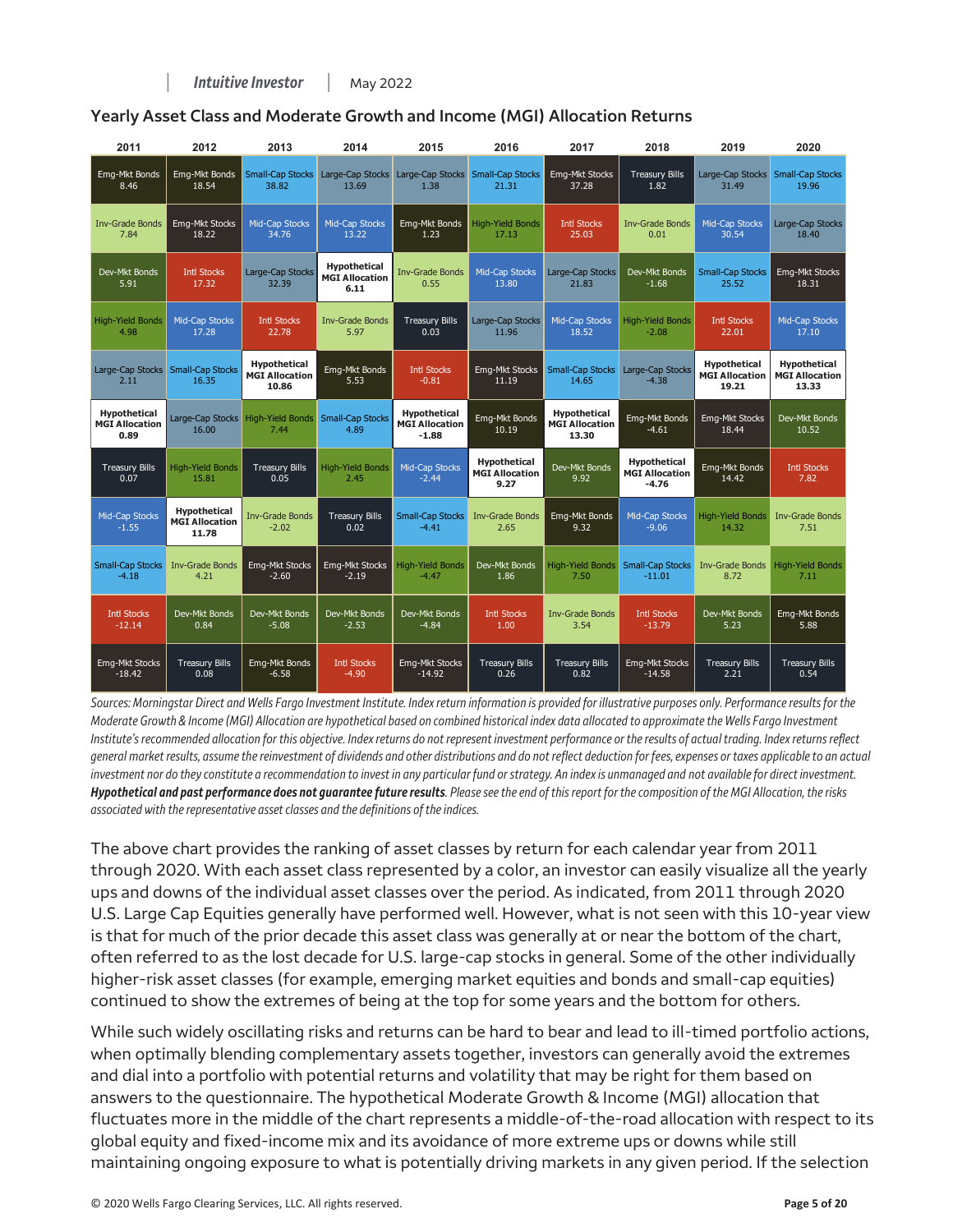of higher-risk and more growth-oriented allocations is assumed, the potential to achieve higher returns (more in the top half of the chart) for any given period can increase—but so can the level of ups and downs along the way.

On the flipside, by choosing more conservative or income-oriented allocations, the overall return potential decreases but so will the amount of volatility in returns. It is important to keep these tradeoffs in mind when selecting portfolios and assessing the individual and collective purpose of its pieces.

## **Not All Slices Are the Same: What are the objectives of the different slices of the asset allocation pie?**

To help maintain the benefits and required discipline for what is meant to be a long-term asset allocation strategy, it is helpful to think of a portfolio not only as a collection of individual asset classes or investments but also in terms of combined pieces with distinct individual and collective purpose. For instance:

- The use of Core U.S. Fixed Income for the potential to provide more stability and current income and manage/reduce equity risks, especially during periods of abrupt dramatic equity downturns  $\bullet$
- High Yield and Emerging Market Fixed Income for the potential to enhance income and manage interest-rate risks associated with Core U.S. Investment Grade Fixed Income  $\bullet$
- U.S. Equities to potentially provide capital growth and inflation protection  $\bullet$
- International Equities to provide additional growth and diversification potential and further manage economic, and inflation/currency risks  $\bullet$

By understanding the roles of the pieces, we believe informed investors will be less likely to abandon longer-term strategies based on interim weakness in one or more of the pieces to the larger puzzle. With *Intuitive Investor*, finding the right mix of pieces to create an overall portfolio that may best match investment goals and preferences is made easier.

| <b>Asset Group</b>          | <b>Asset Class</b>      | Capital<br><b>Growth</b> | <b>Stability</b> | <b>Current</b><br>Income | Inflation<br><b>Protection</b> | Regional<br><b>Diversification</b> |
|-----------------------------|-------------------------|--------------------------|------------------|--------------------------|--------------------------------|------------------------------------|
|                             | U.S. Large Cap          | △                        | O,               | O,                       | Δ                              |                                    |
|                             | U.S. Mid Cap            |                          |                  |                          | ┙                              |                                    |
| <b>Equities</b>             | U.S. Small Cap          |                          |                  |                          | ఆ                              |                                    |
|                             | Developed International | Œ                        |                  | ( ♥                      |                                |                                    |
|                             | <b>Emerging Markets</b> |                          |                  |                          | ┙                              |                                    |
| Fixed Income U.S High Yield | U.S. Investment Grade   |                          | ◢                | Œ                        |                                |                                    |
|                             |                         |                          |                  |                          |                                |                                    |
|                             | <b>Emerging Markets</b> |                          |                  |                          |                                |                                    |
| Cash                        | <b>Cash</b>             |                          |                  |                          |                                |                                    |
| Less $\leftarrow$           | →More                   |                          |                  |                          |                                |                                    |

#### **The Purpose of the Pieces**

The Purpose of the Pieces

*Source: Wells Fargo Investment Institute. The above is intended for illustrative purposes only. The indicated primary purpose of the pieces is based on longer-term*  assumptions with realization that the relative assessment can vary over shorter-term periods. The relative ability of the different asset classes to provide the *indicated characteristics at any one point is a function of current prevailing market trends/drivers, volatility levels, interest-rate differences, currency impacts, and other factors. The characterizations are based on broad asset class assumptions, realizing that individual sectors within the broader asset classes will have varying characteristics. Bear in mind that any assumption made may not materialize or even occur.*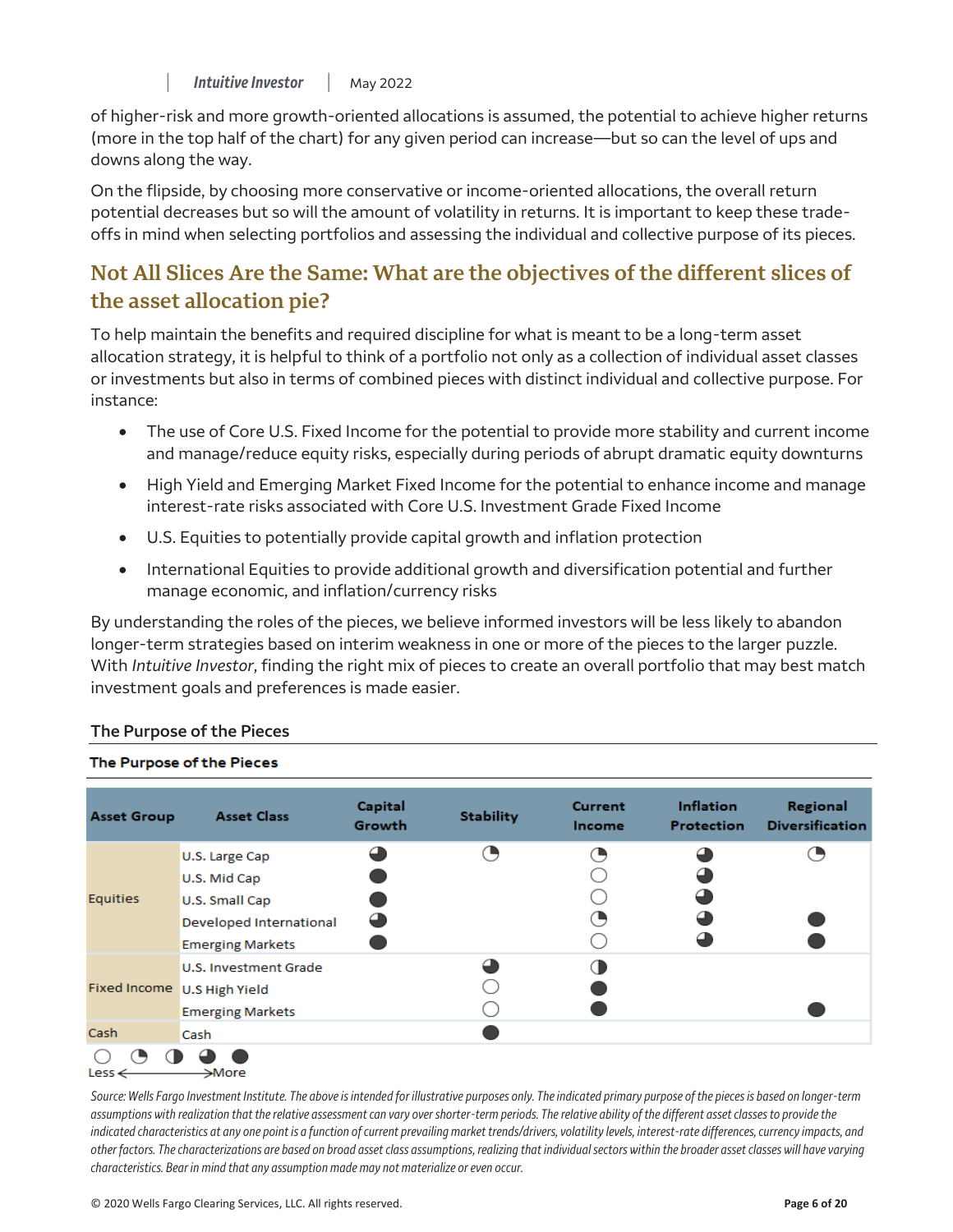## **Investment Strategy: Determining the right asset allocation for you**

To further help overcome common investor weaknesses, it is important to keep overall goals in mind. For most investors, their primary goals often are longer-term in nature (for example, investing for retirement, college education, or other larger expenses that will occur beyond just the next few years). If primary investment goals are indeed longer term in nature, so should be the framework through which investments are considered. Through a disciplined and longer-term-focused approach, what is the Achilles' heel for many investors can potentially become a strength by not overreacting to shorter-term events. The primary goal of strategically allocated investment portfolios is to stay aware of longer-term goals, not overreact, and let systematic rebalancing and dollar cost averaging (more on these topics later) help accentuate efforts to buy low and sell high and potentially compound returns over time. However, before seeking to accomplish these aims, investors must first determine which strategy is right for them. This is where the *Intuitive Investor* program can help. Based on responses to select questions and given an investor's goals, time horizon and risk tolerance, the *Intuitive Investor* program will provide a recommended asset allocation focused on one of the following primary goals:

- **Greater focus on capital preservation and/or generating current investment income**: These more conservative-oriented investors place emphasis on current investment income generation and/or generally reduced risk exposures. These allocation strategies put greater emphasis on assets that typically provide (based on current interest rate levels) relatively higher levels of current income potential through either interest or dividends. Investors with a preference for higher levels of current investment income potential may include those in retirement or other investors wanting to supplement their current income sources. With a greater focus on current investment income, these allocations generally will have higher exposures to fixed-income investments. Based on the allocations, these strategies also typically experience lower total returns (combination of income generation and capital growth) but also lower volatility than those with more equity exposure. As a result, these strategies also may be appropriate for investors with generally lower risk tolerances.
- **A balance of long-term growth and capital preservation and current Income potential**: These investors seek a blend of current income and capital appreciation and/or more balanced risk profiles with respect to the mix of equity and fixed-income investments. In addition to the general balanced risk levels associated with these allocations, the portfolios may appeal to investors who are seeking some level of enhanced current income generation but also significant longer-term growth potential in an effort to more fully combat inflation or meet other longerterm capital needs. This mix of assets also results in a more balanced or moderate risk and return profile in comparison to portfolios with greater equity exposure.
- **Long-term capital growth**: Investors with this primary goal generally have little or no need for their investments to provide a current income stream and instead are focused mainly on further growing assets for future use and wealth generation. With the focus on capital appreciation, the allocations for these strategies are skewed more toward equities but with a full array of the asset exposures (including varied levels of fixed income) with an aim to further enhance diversification and provide some level of risk mitigation during sudden and more severe equity downturns. These more growth-oriented strategies are especially suited for investors with long time horizons (e.g., investing for retirement) with no or limited nearer term potential need for the money being invested and therefore better able to tolerate shorter-term market fluctuations.

For each of these basic strategy orientations (income, growth and income, and growth), there are conservative, moderate, and aggressive options to make sure the strategy being employed is right for a given investor with respect to both the basic intent and relative risk. The questions answered when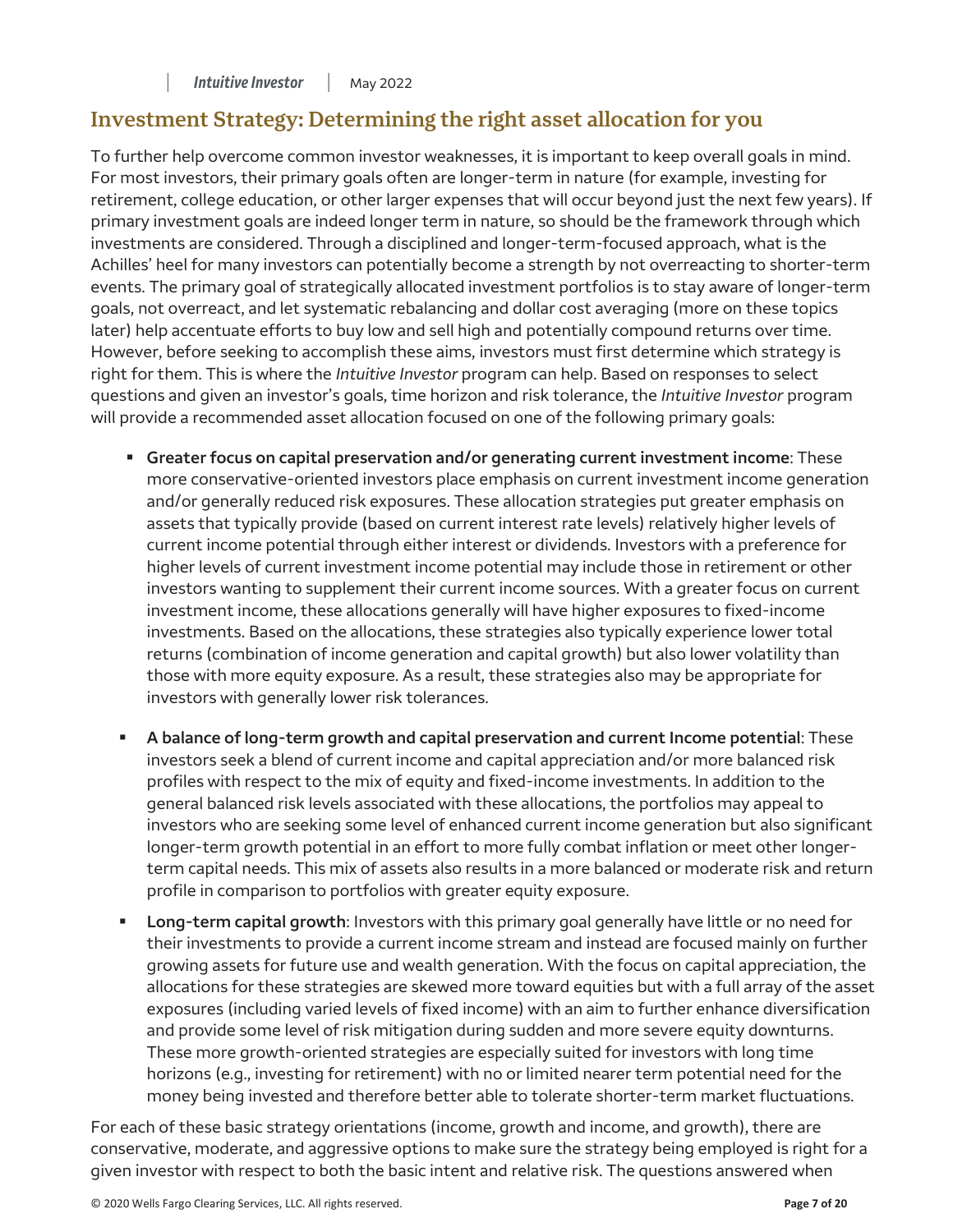enrolling in the *Intuitive Investor* program help determine which strategy may be appropriate based on stated investment goals, time horizon, and risk tolerance.

aggressive allocation when prompted with the option to do so before finalizing investment allocations. An investor's indicated time horizon (that is, over what timeframe or when they plan to start using proceeds from their investments for their identified goals) will also affect the choice of strategy. The *Intuitive Investor* program is based on longer-term assumptions for the potential risks and returns of various mixes of investments. It is understood that markets will be up and down along the way and that a long-term time horizon often is needed in an effort to achieve intended investment results. Thus, if the indicated timeframe for the use of a significant portion of an investment portfolio is 10 years or less, the recommended allocation will begin to shift toward a more conservative offering than otherwise would have been recommended. The reduction in available allocations increases as time horizons decrease from five to ten years, to three to five years, and to less than three years. If, even over these shorter periods, the recommended allocation seems contrary to intended risk, investors may want to reevaluate their responses to the *Intuitive Investor* questionnaire or simply select a more conservative or

While the recommended/chosen strategy is intended to be most appropriate for an investor's current investment goals and risk profile, it also is important to keep in mind that, over time, circumstances will change and goals or willingness to accept risks (for example, when nearing retirement) may need to be reconsidered. As investors' situations change—and at least once a year—investors should review and, as necessary, modify responses to the *Intuitive Investor* questionnaire. In response to meaningful changes, a new asset allocation strategy may be recommended and implemented with the investor's approval.



## **Which Portfolio Is Right?**

*Source: Wells Fargo Investment Institute. Chart is conceptual and does not reflect any actual returns or represent any specific asset classifications*.

# **Investment Strategy: Choosing your portfolio solution**

Upon finalizing a recommended/selected asset allocation, investors can select between two investment approaches (Globally Diversified or Sustainability Focused) that will further govern the selection of underlying holdings. The approaches are similar with respect to basic portfolio structure and the incorporation of select Exchange Traded Funds (ETFs) to enhance desired exposures and outcomes, but differ with respect to the criteria employed in selecting the specific ETFs to achieve the portfolios' overall objectives.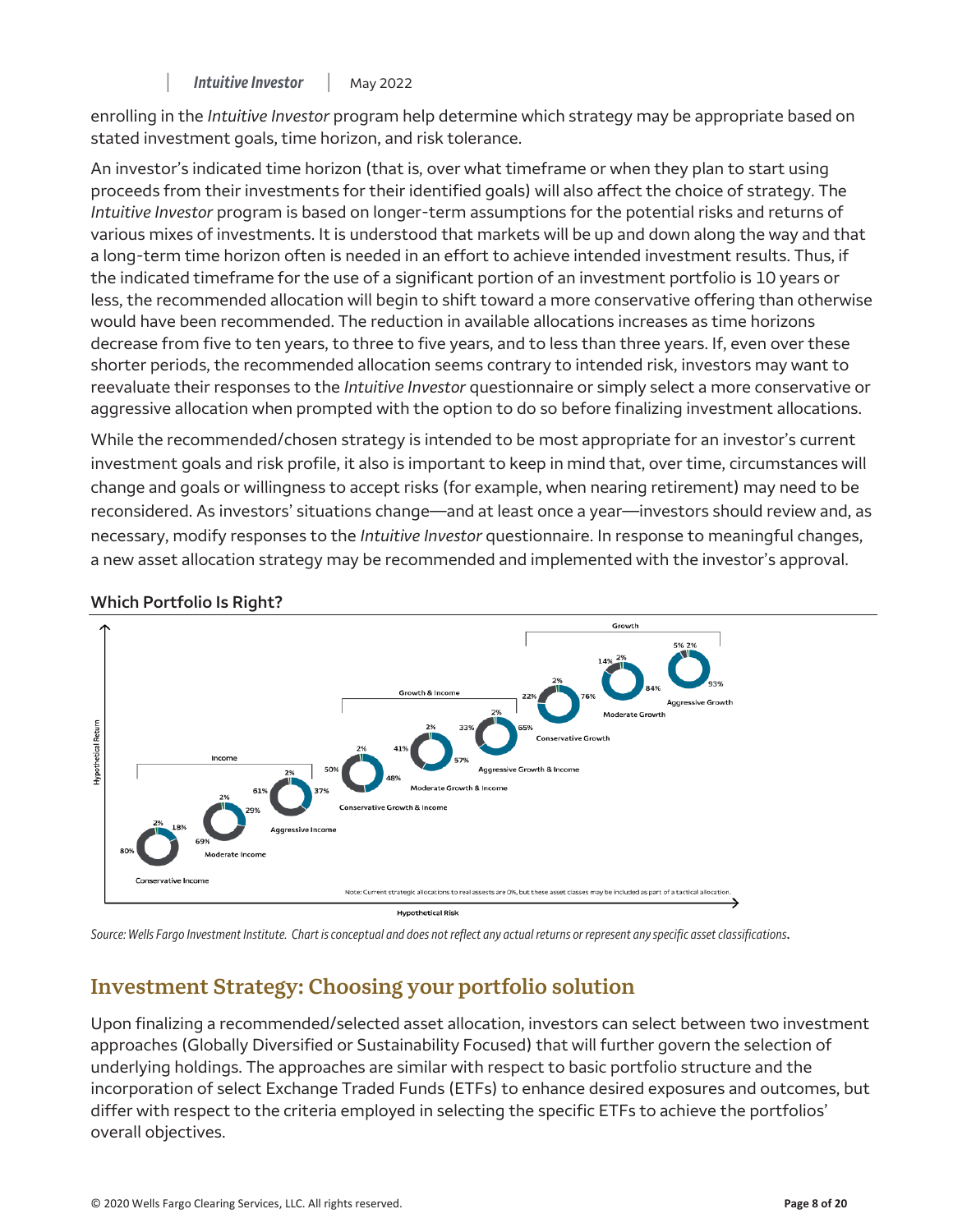#### **Intuitive Investor** | May 2022

## **Globally Diversified portfolios**

Globally Diversified portfolios combine traditional market-capitalization-weighted ETFs intended to provide low-cost core exposures with complementary smart beta or enhanced-index ETFs (more information on smart beta ETFs later) within select asset classes to increase exposures to factors that can potentially enhance long-term risk and return outcomes. The factor-related screening and weighting employed by smart beta ETFs can be similar to select screening employed by active managers in an attempt to add value over a traditional passive/index-based approach. However, because the screening/weighting approaches employed by smart beta ETFs are systematic in nature and designed to replicate broad market factor-tilted indices, their relative expenses remain low in comparison to actively managed alternatives. In combination, the portfolios selected ETFs and weightings are intended to provide a relatively low-cost approach, but with the potential for enhanced outcomes (compared to employing only a traditional market-weighted passive approach) while maintaining the added efficiencies of an all ETF portfolio.

## **Sustainability Focused portfolios**

Intuitive Investor Sustainability Focused portfolios focus on the use of ETFs that through specific index replication or systematic screening of broad market indices seek to accentuate exposures to companies with relatively strong Environmental, Social, and Corporate Governance (ESG) practices/ratings while deemphasizing or avoiding companies with low ESG ratings and assessed current severe controversies. Though the areas of focus and the range of potential environmental, social, and governance factors and measures can vary, the following offers a general sense of the type of considerations often included in ESG screening.

#### **Representative Areas of ESG-Related Focus**



While more traditional socially responsible investment approaches focused on excluding certain objectionable exposures, the newer breed of ESG investing approaches focuses on both inclusionary and possible exclusionary criteria to both increase and reduce/eliminate exposures based on relative ESG practices/metrics and areas of business involvement. The relative nature of ESG assessments is important in that while select ESG strategies may exclude certain holdings based on specific areas and level of business involvement, the approach is generally more focused on favoring the better ESG practitioners by industry and thereby still maintaining broad industry and economic sector exposures.

Though tilting toward companies with relatively favorable ESG practices and away from those with lower ratings or facing current/potential controversies can be intended to help drive more positive and less detrimental environmental and social impact, from a purely investing point of view integrating an ESG lens is also intended to serve as an additional component of risk management. The lens can help to further identify potential relative risk exposures for specific companies that could result in potential significant business and reputational risks and resulting business and valuation impairment.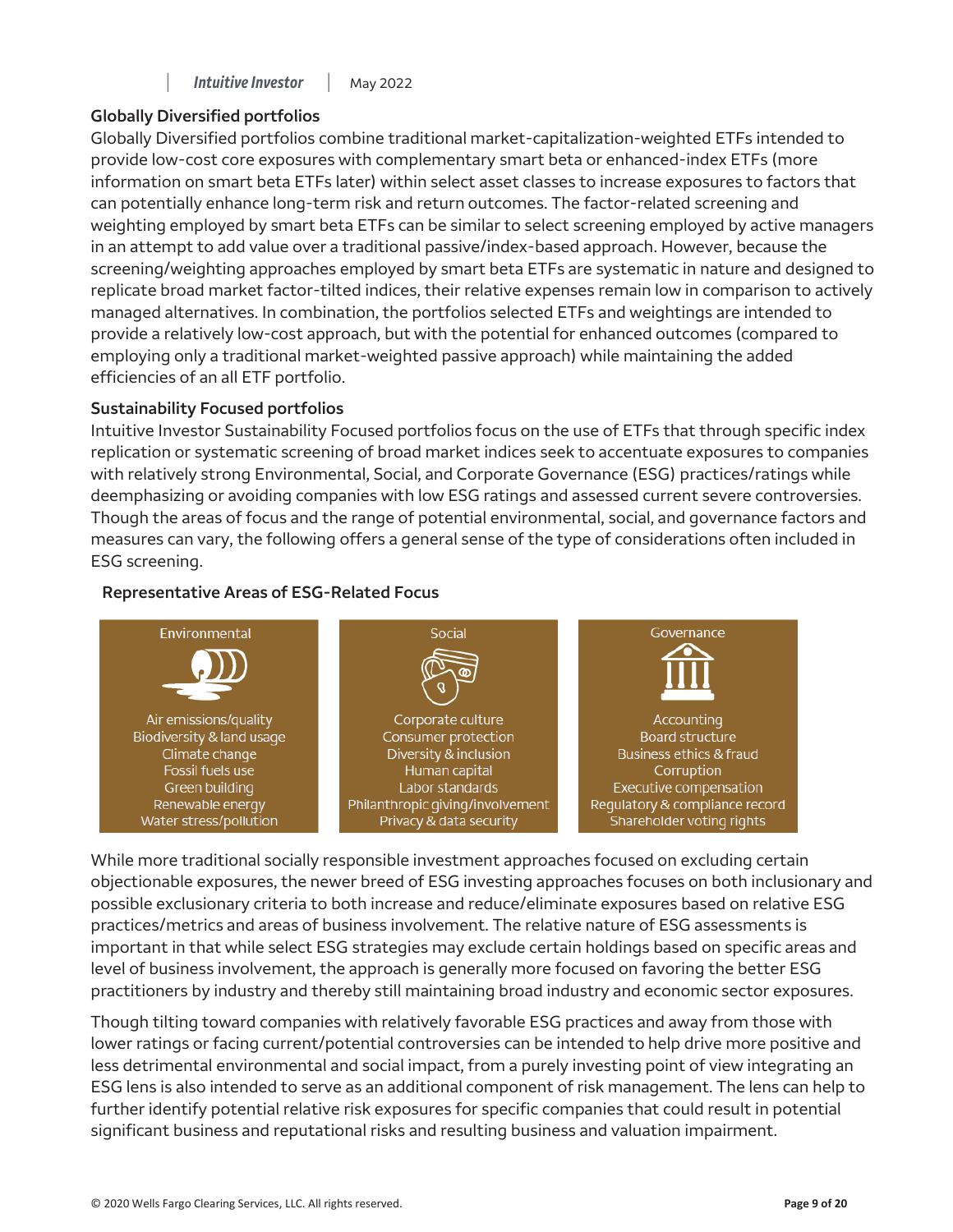While on a relative basis the investment approach is focused helping to identify specific company ESGrelated considerations and potential risks, ESG investors are also generally attuned to the larger collective role corporations and prevailing business practices can have in shaping the world and future outcomes. In this sense, ESG investors generally share value in a longer-term view with increased focus on sustainable and equitable business and environmental practices, associated technological innovation, positive social and community involvement, and sound corporate governance to help drive better longterm businesses and the collective good this provides.

Such aspirations/potential often provide general appeal, but with individual investors sometimes wondering if this potential for greater general good may come at a cost with respect to their level of personal financial success. While past performance is no guarantee of future results, numerous studies have found that there has been no long-term detriment associated with employing ESG investing principles and that, to the contrary, higher-rated ESG companies often exhibit improved financial performance over longer periods of time with the collective potential to perform better in down markets<sup>2</sup>.

While over longer periods of time performance for ESG-oriented investing is generally expected to be in line with that of the broad market, there can be periods over the course of economic/market cycle when such strategies can substantially underperform or outperform their respective broader market indices. This is often due to some of the inherent sector and factor bias associated with ESG investing that will be later discussed. It is important to realize the potential for such periods over a longer-term investment horizon to ensure sufficient discipline is maintained.

# **Investing in ETFs: The benefits, types, and blending considerations**

 income ETFs within *Intuitive Investor* portfolios are created by third-party investment management *Intuitive Investor* portfolios are constructed using ETFs recommended by the Wells Fargo Investment Institute based on the securities' individual and combined merits. ETFs provide exposure to a diverse mix of underlying investments through a single holding. To do so, ETFs are generally passively or systematically managed, indicating that there are no ongoing qualitative assessments used to determine the ETF constituents —only upfront rules-based and systematic approaches designed to closely and efficiently replicate a reference benchmark. Such benchmarks are usually intended to represent the performance of an individual asset class, sub-asset class, or sector. For instance, an ETF attempting to provide risk/return results that approximate those of the broad U.S. large-cap equity market may attempt to closely replicate the results of the S&P 500 Index. The passive equity and fixedfirms via the purchase of underlying individual stocks or bonds and/or through the use of derivative securities in an attempt to efficiently replicate a given passive index. Based on these large-scale transactions and relatively low turnover and research resources required to track passive indices, ETFs' internal expenses are generally relatively low in comparison with actively managed mutual funds or other managed investments.

Given that ETFs generally have low turnover; are created by nontaxable, in-kind transfers of underlying securities; trade on public exchanges; and typically do not commingle assets with respect to the realization of gains/losses incurred by other fund investors, they can also be relatively tax efficient. While passive ETFs limit investors' ability to outperform the passive indices they seek to replicate, their noted advantages and the variety of different offerings and potential combinations can provide very compelling investment solutions.

2Whelan, T., Atz, U., Van Holt, T., Clark, C. (2021). ESG and Financial Performance: Uncovering the Relationship by Aggregating Evidence from 1,000 Plus Studies Published between 2015-2020. [https://www.stern.nyu.edu/experience-stern/about/departments-centers-initiatives/centers-of](https://www.stern.nyu.edu/experience-stern/about/departments-centers-initiatives/centers-of-research/center-sustainable-business/research/research-initiatives/esg-and-financial-performance)[research/center-sustainable-business/research/research-initiatives/esg-and-financial-performance](https://www.stern.nyu.edu/experience-stern/about/departments-centers-initiatives/centers-of-research/center-sustainable-business/research/research-initiatives/esg-and-financial-performance)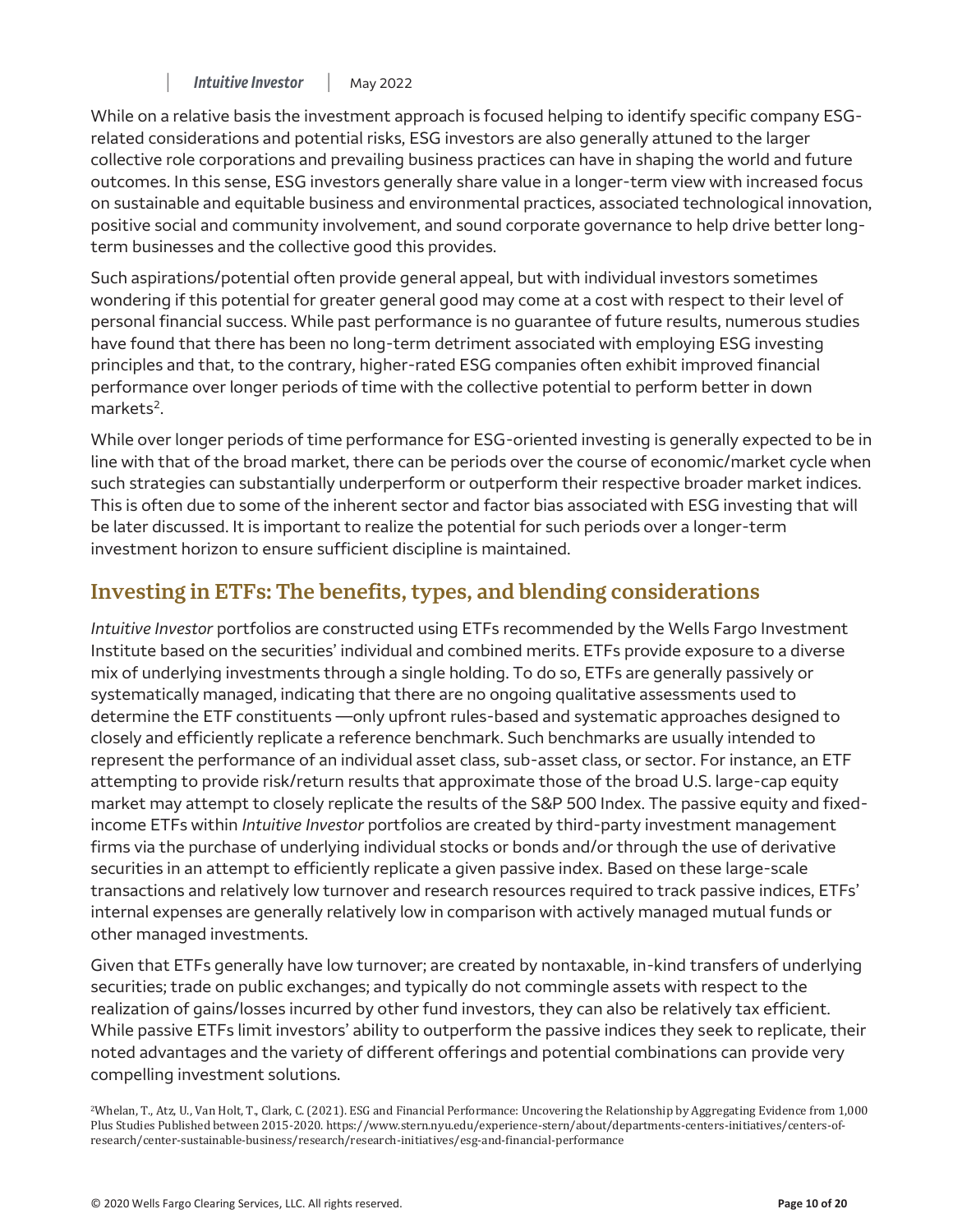Although not all types of ETFs are considered tax efficient, many do not distribute capital gains. ETFs While the traits in the following table indicate common ETF characteristics, investors should be aware that not all ETF structures are the same and that tax treatments, liquidity levels, trading mechanics, internal costs, and tracking errors versus reference benchmarks can vary by offering and asset class. continuously offer and sell shares through a daily in-kind purchase and sale process to "authorized participants,"<sup>3</sup> and not to investors. As a result, ETFs do not incur tax when underlying securities are sold and the investor does not incur capital gains taxes until they sell their shares

| Cost                   | While the internal fund expenses of ETFs vary, they are generally relatively low in<br>comparison with other investment product structures.                                                                                                                                                                                                                                                                                                                                                                                                                                                                                                                                                   |
|------------------------|-----------------------------------------------------------------------------------------------------------------------------------------------------------------------------------------------------------------------------------------------------------------------------------------------------------------------------------------------------------------------------------------------------------------------------------------------------------------------------------------------------------------------------------------------------------------------------------------------------------------------------------------------------------------------------------------------|
| <b>Diversification</b> | ETFs can provide broadly diversified market and asset-class exposures, as well as<br>systematic exposures to specific diversifying market segments or characteristics.                                                                                                                                                                                                                                                                                                                                                                                                                                                                                                                        |
| <b>Transparency</b>    | ETFs generally provide high levels of transparency, including daily access to underlying<br>holdings and through summary data provided by ETF sponsors.                                                                                                                                                                                                                                                                                                                                                                                                                                                                                                                                       |
| <b>Return Drivers</b>  | Rules-based construction provides greater transparency and consistency in expected<br>return drivers for individual products but with a wide array of product offerings also<br>providing access to a large range of potential exposures and risk/return factors.                                                                                                                                                                                                                                                                                                                                                                                                                             |
| <b>Tax Efficiency</b>  | In contrast to mutual funds, most capital gains ETF investors experience are due to their<br>own transactions as opposed to the aggregated flows and transactions of other<br>investors. Relatively low turnover can also add to the tax efficiency of ETFs. Although not<br>all types of ETFs are considered tax efficient, many do not distribute capital gains. ETFs<br>continuously offer and sell shares through a daily in-kind purchase and sale process to<br>"authorized participants," and not to investors. As a result, the ETF does not incur tax<br>when its underlying securities are sold and the investor does not incur capital gains taxes<br>until they sell their shares |
| <b>Trading</b>         | Intraday trading can provide more flexibility and help reduce bid/ask spreads. The<br>additional flexibility and trading aggregation can also help reduce trading costs.                                                                                                                                                                                                                                                                                                                                                                                                                                                                                                                      |
| <b>Liquidity</b>       | Irrespective of the size of an ETF, liquidity is principally a function of the trading volumes<br>associated with each ETF's underlying holdings and the resulting ability of the sponsor<br>firms and authorized participants <sup>3</sup> to create and redeem shares.                                                                                                                                                                                                                                                                                                                                                                                                                      |

#### **Common ETF Characteristics and Traits**

*3 Authorized participants are large institutional investors charged with assisting in the underlying buying and selling of ETF constituents and taking part in the creation and redemption of ETF shares*.

## **Traditional Market-Capitalization-Weighted ETFs**

 constructed based on the relative size of their constituents. Size generally is measured by multiplying a Consistent with commonly reported market indices, most traditional, lower-cost ETFs are commonly company's number of equity shares outstanding by its current share price or, for fixed income, the relative size of individual and combined bond issuances. In essence, the bigger the company or bond issuer, the larger its weight in the index or ETF. As a result, the level of diversification may be less than many investors may think. For instance, within the widely reported S&P 500 Index, many investors may assume that all 500 companies have an equal potential to affect results. However, because the level of impact is based not only on returns but also the relative size of the individual companies, the index's top 50 largest companies can have as much combined impact as the remaining 450.

## **A Newer Breed of ETFs**

While the more traditional passive ETFs offer efficient ways to gain size-weighted market exposures that are more akin to that of the average investor within select markets (based on investment dollars outstanding), there are other ways to systematically weight portfolios that offer the potential to further enhance diversification, specific portfolio objectives, and long-term risk/return results. A newer breed of ETFs seeks to take advantage of these additional complementary methods to construct investment portfolios. Though the costs of these ETFs can be moderately higher in comparison to their more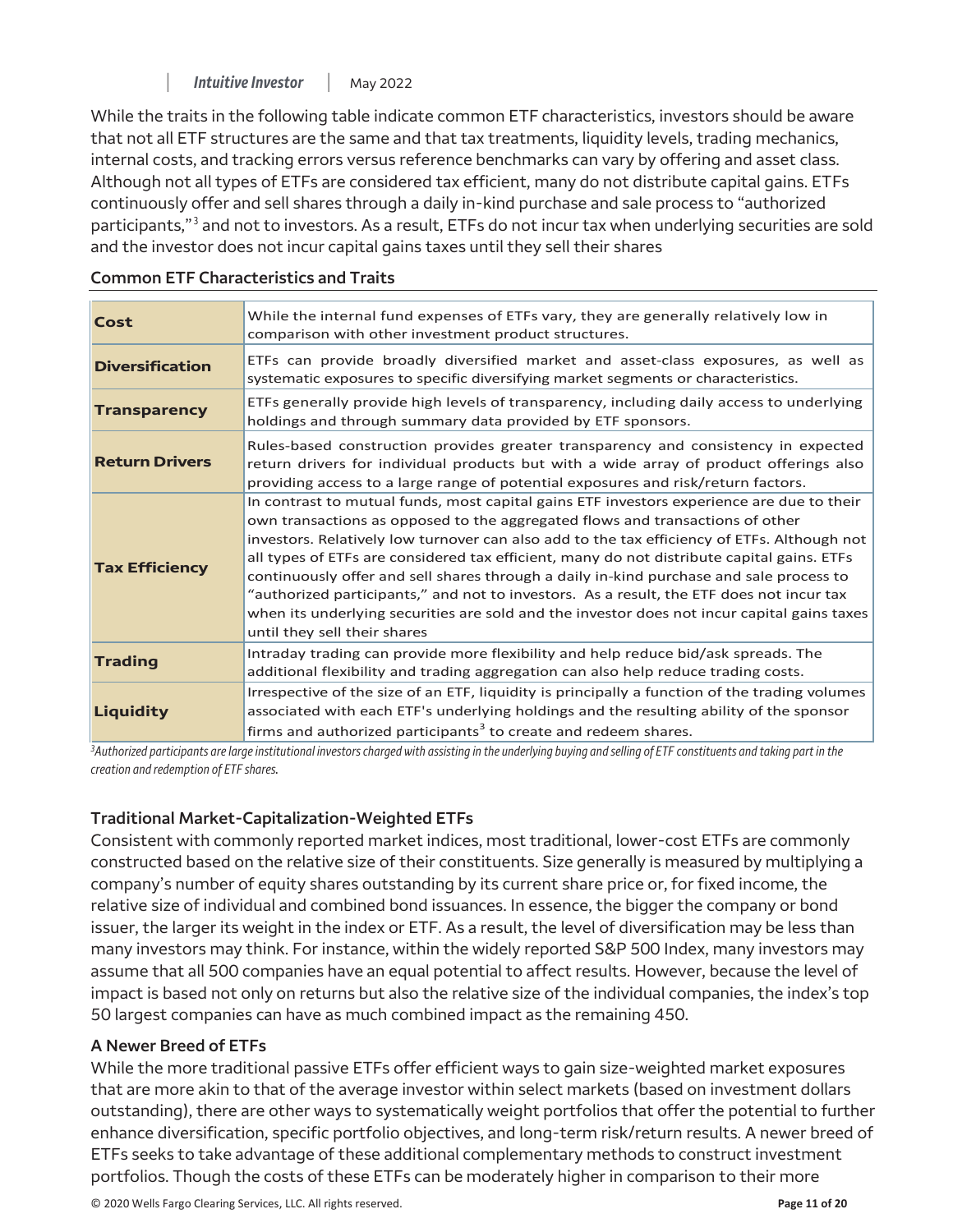*| Intuitive Investor |* May 2022 *— — — —*

traditional market-capitalization-weighted counterparts, because they still employ systematic rulesbased investment methodologies, their fund expenses remain relatively low. One new breed of ETFs seeks to incorporate investment factors/characteristics that have historically enhanced risk/return outcomes as part of the weighting methodology. In that these approaches seek to enhance simple sizeweighted market exposures (often referred to as market beta), they generally are referred to as smart (or strategic) beta products. Smart beta ETFs are incorporated into Intuitive Investor's Global Diversified Portfolios along with traditional market cap and issue size-weighted ETFs, with latter providing low cost core market/beta exposures and the smart beta ETFs providing other systematic exposures/tilts intended to enhance longer-term risk/return results. The other new breed of ETFs incorporated into Intuitive Investor's Sustainability Focused Portfolios are the previously discussed ESG-focused ETFs that incorporate ESG-related tilts and restrictions to core market exposures along with some of the resulting same inherent factor tilts found in smart beta ETFs.

| <b>ETF Type</b>                    | <b>Primary Return Drivers</b>                                                                   | <b>Tracking Error</b><br>vs. Broad Market<br>Indices $4$ | Potential to<br>Outperform/<br>Underperform<br>Asset Class <sup>4</sup> | Cost                 |
|------------------------------------|-------------------------------------------------------------------------------------------------|----------------------------------------------------------|-------------------------------------------------------------------------|----------------------|
| Traditional<br><b>ETFs</b>         | Market cap & broad market<br>factors                                                            | Lower                                                    | Lower <sup>5</sup>                                                      | Lower                |
| <b>Smart Beta</b><br><b>ETFs</b>   | Both broad & select market<br>factors                                                           | Higher                                                   | Higher <sup>5</sup>                                                     | Moderately<br>Higher |
| <b>ESG-Oriented</b><br><b>ETFs</b> | Broad market and select factor-<br>biased exposures and relative<br>sector and position weights | Higher                                                   | Higher <sup>5</sup>                                                     | Higher               |

## **Traditional vs. Smart Beta and ESG ETFs**

<sup>4</sup> Broad market indices refer to the broad asset class index associated with each ETF. Tracking error measures the deviation of returns from broad market asset class indices.

<sup>5</sup> Relative performance will be affected by the benchmarks being tracked, fees, replication methodologies, and other distinguishing features of individual offerings

## **How Smart Beta and ESG ETFs Seek to Differentiate and Enhance Overall Portfolios**

In comparison with traditional market-cap approaches, preferred smart beta ETFs seek to provide investment exposures to specific factors or investment characteristics that academic research has shown can, over time, improve the potential for enhanced returns on an absolute or risk-adjusted basis. It is not just the individual exposures but also the thoughtful combination of these complementary investment factors that can (based on historical results) provide more consistent longer-term risk/return benefits.

Based on this premise, by incorporating the use of specific smart beta ETFs, along with core allocations to traditional low-cost ETFs, *Intuitive Investor* portfolios seek cost-effective approaches to systematically weight portfolio holdings to enhance exposures to specific investment factors. Instead of using market cap, these alternate approaches weight portfolio constituents based on individual and combined exposures to such factors as:

- **Quality**: Greater exposure to higher-quality companies with respect to earnings stability and balance sheet strength
- **Size**: In contrast to market-cap-weighted indices/ETFs, this factor/screen seeks greater exposure to smaller and less recognized companies/opportunities within an asset class
- **Value**: Greater emphasis on investments with relatively attractive valuations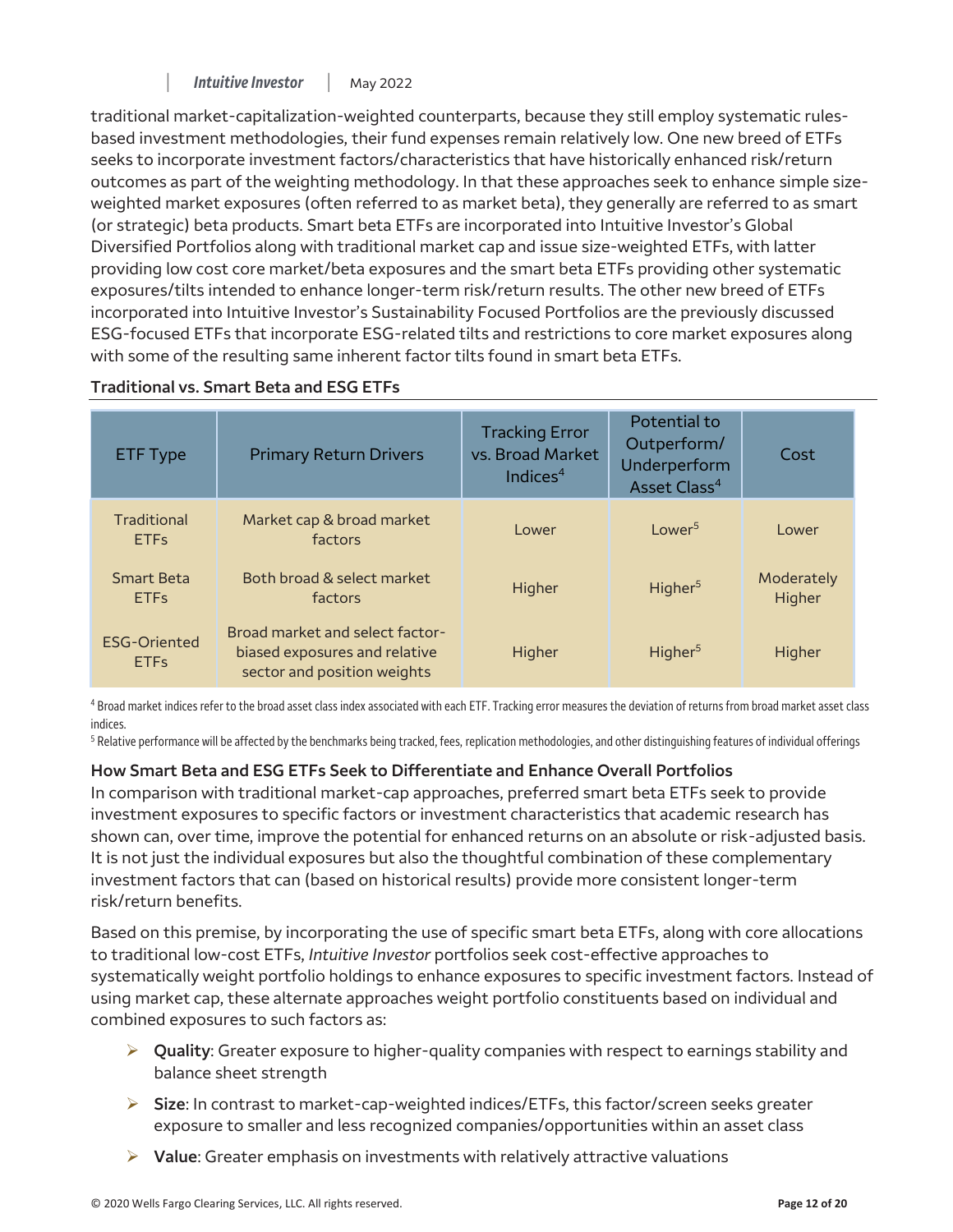- **Momentum**: Greater emphasis on companies that have and may continue to perform relatively well based on recent price movement
- **Low Volatility**: Greater emphasis on companies/stocks with relatively low price/return volatility and greater risk-adjusted return potential

 well-defined and researched multifactor approaches that seek to provide cost-effective systematic The smart beta equity ETFs selected for use in *Intuitive Investor*'s Globally Diversified portfolios employ exposure to all or most of these factors. Again, it is not just the individual factors but also the specific mix provided by individual and combined ETFs that are of particular importance.

While all of these individual factors have historically provided long-term risk/return benefits, when used in isolation each can experience prolonged periods of underperformance or result in an accumulation of excessive portfolio risks. For instance, emphasizing momentum by itself can lead to growing positions in companies that have already experienced substantial price movement and ultimately may be more susceptible to significant price corrections. However, when paired with an approach that also emphasizes valuation, this risk can be reduced. Likewise, the risks associated with greater exposure to relatively cheap and potentially lower-quality companies as a result of emphasizing valuation can be mitigated by the complementary incorporation of a screen that also seeks higher-quality companies.

 portfolios seeks to enhance overall diversification and potential risk/reward outcomes. The smart beta ETFs recommended by the Wells Fargo Investment Institute for use in *Intuitive Investor*  portfolios are managed by industry-leading research and investment management firms with wellresourced and proven expertise in systematic factor-based investing. It is not simply choosing standout individual strategies or ETFs that makes the full difference; it is also how they are blended together from a cost, intended exposure, and overall asset allocation standpoint that provides the full potential impact. Combined with core allocations in more traditional lower-cost and broader-market-oriented ETFs, the complementary use of select smart beta ETFs within *Intuitive Investor* Globally Diversified

 linked to some of the inherent systematic factor tilts found in smart beta ETFs. However, it should be For *Intuitive Investor's* Sustainability Focused portfolios, selected ETFs are intended to provide the previously discussed ESG-related tilts and associated social and potential investment and risk management benefits, but with a significant portion of the portfolios' distinguishing characteristics also realized that ESG investing may also result in tilts that run counter to other individual smart beta factor tilts and therefore may experience a different return pattern during certain phases of market cycles.

ESG investing will generally favor higher-quality investments, resulting in relatively higher exposure to the quality factor. Reduced volatility characteristics associated with ESG investing will also generally result in higher exposures to the low volatility factor. Higher exposure to growth-oriented companies can also result in greater exposures to the momentum factor over a full cycle, but with the caveat being that market momentum can dramatically shift during varied stages of market cycles. Based on ESGrelated screening, ESG portfolios may also more consistently underweight and overweight certain sectors, with Energy and Utilities being common underweights and Technology being a common overweight. With overall lower exposures to cyclicals, ESG funds are also commonly underweight Value relative to Growth exposures, but with an offset being commonly higher weights to Financials and REITs. In consideration of these general areas of relative exposures, ETF funds often generally fare well in mid- to late-cycles environments that often favor Quality and Growth over Value, but may lag in earlier stages of market cycles/recoveries that may favor less stable and lower-quality cyclicals and more value-oriented investment styles. Again, over a full cycle, ESG investing is generally expected to generate returns that are at least on par with broader market results, but it is important for investors to know what to expect along the way.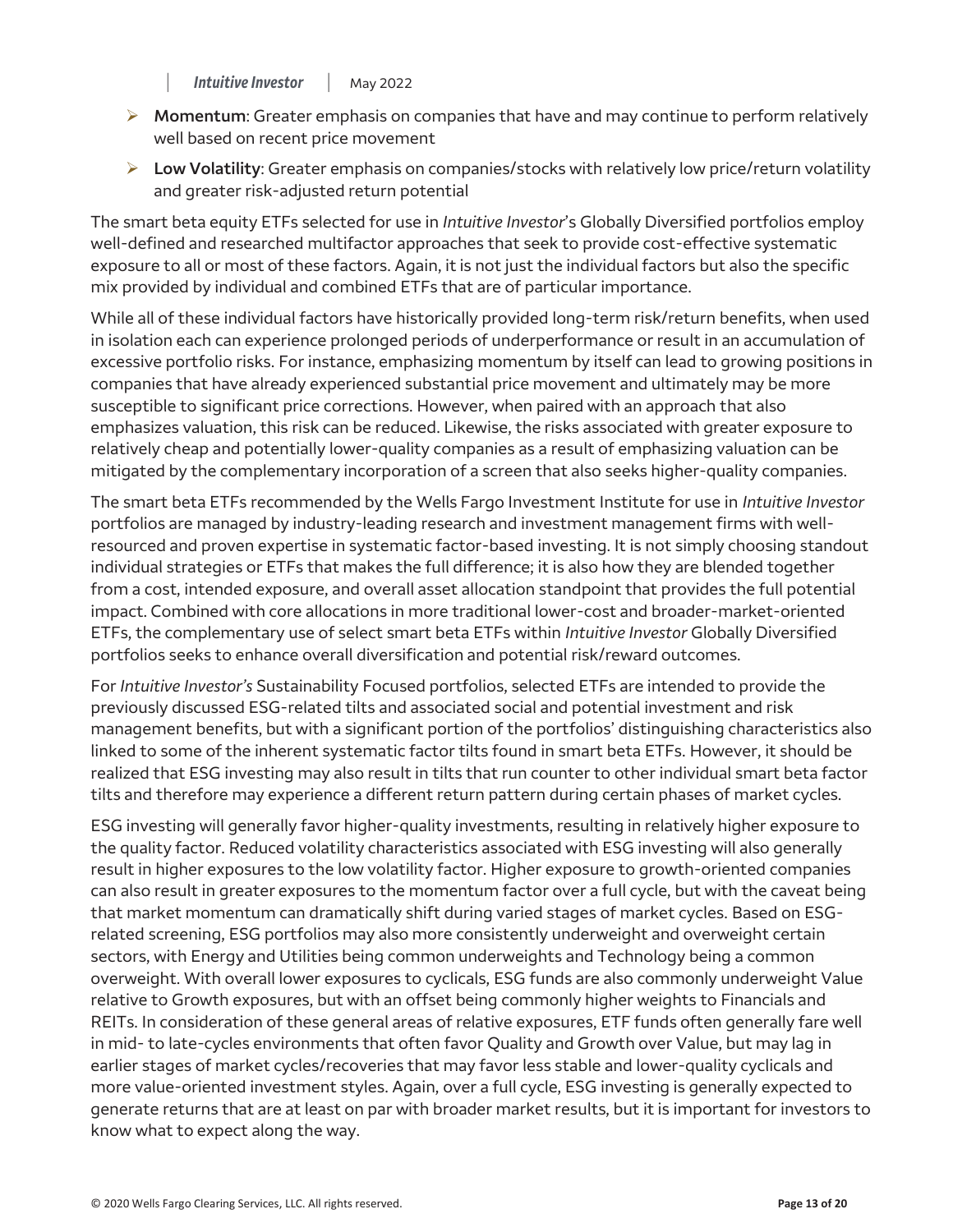## **Other Factors Considered When Choosing Equity and Fixed-Income ETFs**

At present, the research and product development for value-added, factor-based investing are far less developed for fixed-income asset classes in comparison with equities. As such, the fixed-income ETFs used within *Intuitive Investor* Global Diversified portfolios are generally linked to more traditional issueweighted indices. However, this remains an area of burgeoning interest and research that could lead to changes in future selections. More generally, when selecting both equity and fixed-income ETFs, other primary factors considered by the Wells Fargo Investment Institute include an assessment of how well an ETF tracks its reference/selected asset-class benchmark, the relative size of the ETF, the liquidity of its underlying holdings, any additional value-added elements provided by the ETF sponsor, and the level of fund expenses in relation to these combined attributes. In the final assessment, Wells Fargo Investment Institute seeks the lowest-cost ETFs available in relation to these other sought-after characteristics.

## **The Added Potential Benefits of Portfolio Rebalancing, Dollar Cost Averaging, and Tax-Loss Harvesting**

*Intuitive Investor* accounts seek to accentuate the basic benefits of disciplined strategic asset allocation by providing an efficient and systematic means to rebalance portfolios; reinvest dividends; make ongoing portfolio contributions; and, for taxable accounts (those subject to current versus exempt or deferred taxes on income and capital gains), the potential to harvest tax losses (see important disclosures at end of report on potential risks associated with tax-loss harvesting).

#### **Portfolio Rebalancing**

As markets advance and decline and the returns of individual asset classes and investments within portfolios deviate, the overall asset allocation will drift from its original intended targets. Such drifting is systematically monitored at the individual account level with allowance for a portfolio to remain within a reasonable tolerance threshold of its target allocations to limit turnover and benefit from potential continued market momentum/trends. However, if the drift exceeds these threshold tolerances, systematic means will be used to initiate and coordinate the necessary purchases and sales to rebalance the portfolio back to its target allocation.

 Allocation and the additional potential longer-term benefits of a simple annual rebalance process. The rebalance process seeks to maintain the longer-term risk/return profile of portfolios, benefit from eventual market reversions, and further facilitate more "buying low and selling high" by systematizing the purchase of holdings that have relatively underperformed and the sale/reduction of those that have substantially outperformed. While rebalancing can impede results during periods when select market segments continue to outperform, the risk-related benefits of maintaining a risk/return profile and asset allocations closer to target should be reflected when eventual market reversals occur as well as over full investment cycles that include both significant up and down markets. The following chart shows the historical 20-year growth of a hypothetical \$10,000 initial investment with the MGI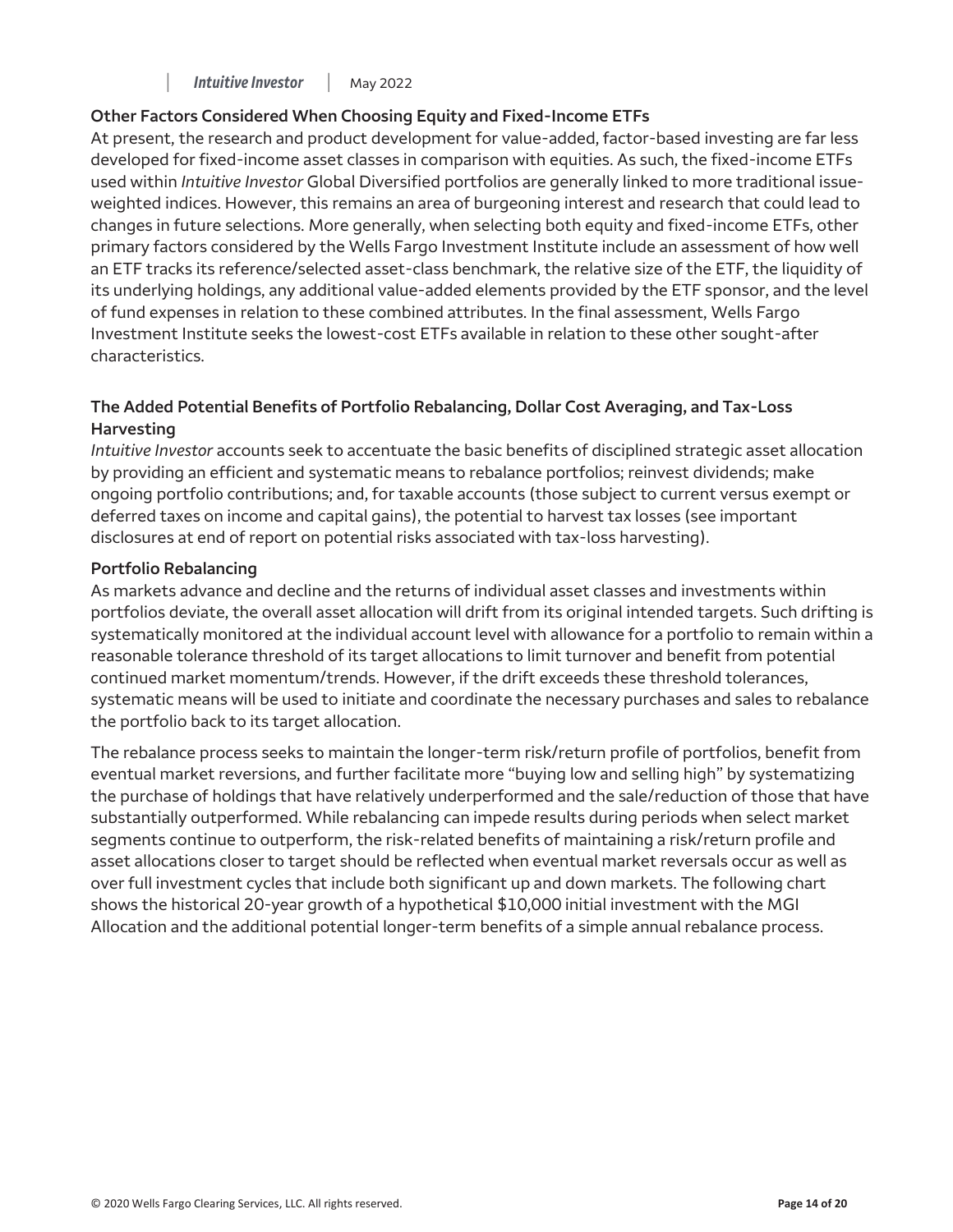

#### **Potential Long-Term Benefits of Rebalancing**

*Sources: Morningstar Direct and Wells Fargo Investment Institute. Chart is hypothetical and for illustrative purposes only. It assumes a hypothetical initial investment of \$10,000 with no additions or distributions. Moderate Growth & Income Allocations are hypothetical based on combined historical index data allocated to approximate the Wells Fargo Investment Institute's recommended allocation for this objective. Index returns do not represent investment performance or the results of actual trading. Index returns reflect general market results, assume the reinvestment of dividends and other distributions and do not reflect deduction for fees, expenses or taxes applicable to an actual investment nor do they constitute a recommendation to invest in any particular fund or strategy. An index is unmanaged and not available for direct investment. Hypothetical and past performance does not guarantee future results. Please see the end of this report for the composition of the MGI Allocation, the risks associated with the representative asset classes and the definitions of the indices.* 

For *Intuitive Investor* portfolios, a reassessment and potential change to target allocations will occur annually based on meaningful changes made to the longer-term risk/return assumptions for the underlying asset classes. Apart from this annual review of and potential changes in asset allocation, ongoing monitoring versus target allocations will continue throughout the year with potential threshold-based rebalancing occurring as needed.

## **Systematic Portfolio Contributions and Dollar-Cost-Averaging**

In addition to initial invested capital and its future gains, many investors may seek to regularly add incremental contributions to their portfolios to further build wealth and fund longer-term goals over time. The *Intuitive Investor* program can help systematize such regular portfolio contributions. When doing so as part of a strategic asset allocation program with systematic rebalancing there is potential to reduce the turnover of previously invested capital and further facilitate buying more assets at relatively lower prices.

When adding a set amount of new funds on a regularly scheduled basis, investors' contributions will be dollar-cost-averaged over time, meaning investors will be buying more shares of a given investment at lower prices and fewer shares at higher prices to help keep portfolios aligned to its target allocations. By buying more of the asset classes that are down/lower in price relative to the others, the level of trading needed to periodically rebalance portfolios can be reduced, which can help increase overall portfolio tax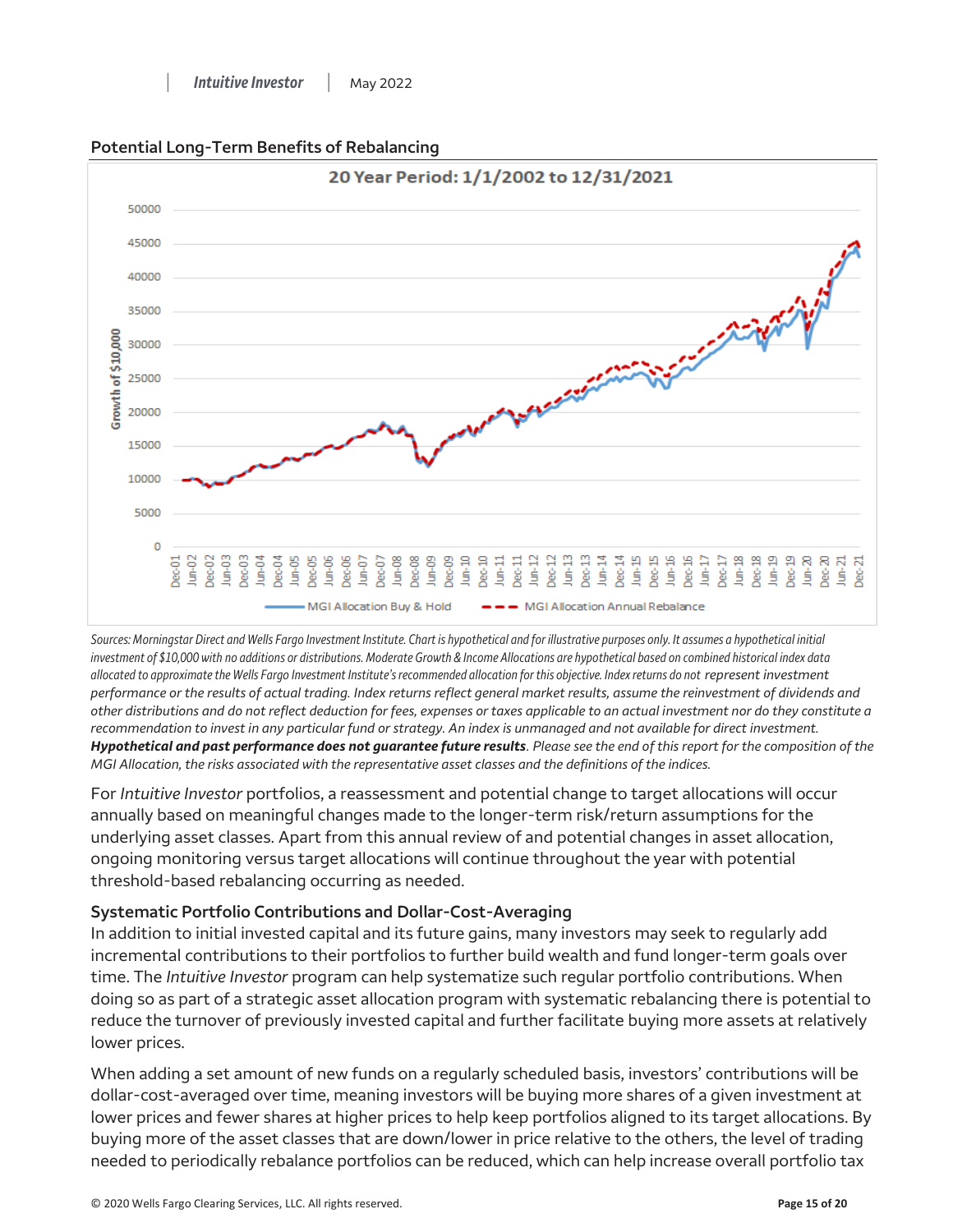offering another way to dollar-cost-average through additional systematic purchases.<sup>5</sup> and risk/return efficiency. *Intuitive Investor* accounts also automate the reinvesting of dividends,

## **Tax-Loss Harvesting**

For *Intuitive Investor* taxable accounts, investors also can choose the option to systematically implement tax-loss harvesting whereby investments that decline by a certain amount relative to cost will be sold and replaced with an alternate security. The amount of accumulated losses realized throughout a year may be used to offset realized gains from other securities or ordinary income up to allowable thresholds (please consult your tax advisor. Wells Fargo and its affiliates are not tax or legal advisors). While the securities sold at a loss may result in selling low and altering intended target allocations, the replacement ETFs (though different in terms of either provider, the exact underlying constituents and weights, and/or reference bookmark) are intended to provide similar broad asset-class exposure and return potential, thus keeping the overall intended asset allocation intact. For Sustainability Focused portfolios, the replacement security may apply similar, but not necessarily the same ESG criteria. When a recommended ESG alternative is not available, a broad market ETF may be used as an interim alternative to facilitate tax-loss harvesting as needed.

## **Bringing It All Together: Finding and Managing the Right Balance**

Throughout the process of recommending and managing *Intuitive Investor* portfolios, the focus remains on balancing return potential and managing risks and overall portfolio objectives. With the potential for higher returns being in large part a function of the level of risk employed, it is the continual awareness of and intentional managed balance between the two that can help investors maintain the necessary discipline for longer-term success. This is why responses to the *Intuitive Investor* questionnaire are so important in determining the right mix for a given investor. The recommended solution and overall approach seek to achieve indicated objectives through proven strategies and risk management focused on helping investors:

## **Determine and Maintain an Optimal Mix of Risk and Return Potential**

 and Wells Fargo Investment Institute's longer-term outlook along the way. Periodic market declines and portfolio losses are an inherent part of investing that cannot be fully mitigated or diversified away. However, beyond the broader-scale risks attributed to the markets, individual investor risks come in two basic forms: taking too much risk relative to investment time horizons or the financial or emotional wherewithal to do so, or not taking enough risk to be able to potentially achieve the level of returns needed to fund longer-term financial goals. Maintaining the right balance can potentially help an investor not only achieve desired results but also maintain discipline by reducing anxiety and the temptation to abandon longer-term strategies during interim periods of market distress. An *Intuitive Investor* portfolio is focused on helping maintain an appropriate balance of potential risk and return by aligning investment objectives, time horizons, and risk tolerance with an appropriately allocated, longer-term-focused portfolio and keeping investors informed on the markets

## **Grow and Maintain the Purchasing Power of Investments**

A primary risk of not seeking sufficient levels of longer-term growth potential and related risk/return balance is the longer-term impact inflation can have on the purchasing power of portfolios. For younger investors accumulating wealth for retirement or other long-term goals, the time period when portfolio assets will be relied upon to fund expenses can be as long as 20 to 30+ years in the future. Based on

5 A periodic investment plan such as dollar-cost-averaging does not assure a profit or protect against a loss in declining markets. Since such a strategy involves continuous periodic investments, the investor should consider their ability to continue purchases through periods of declining asset values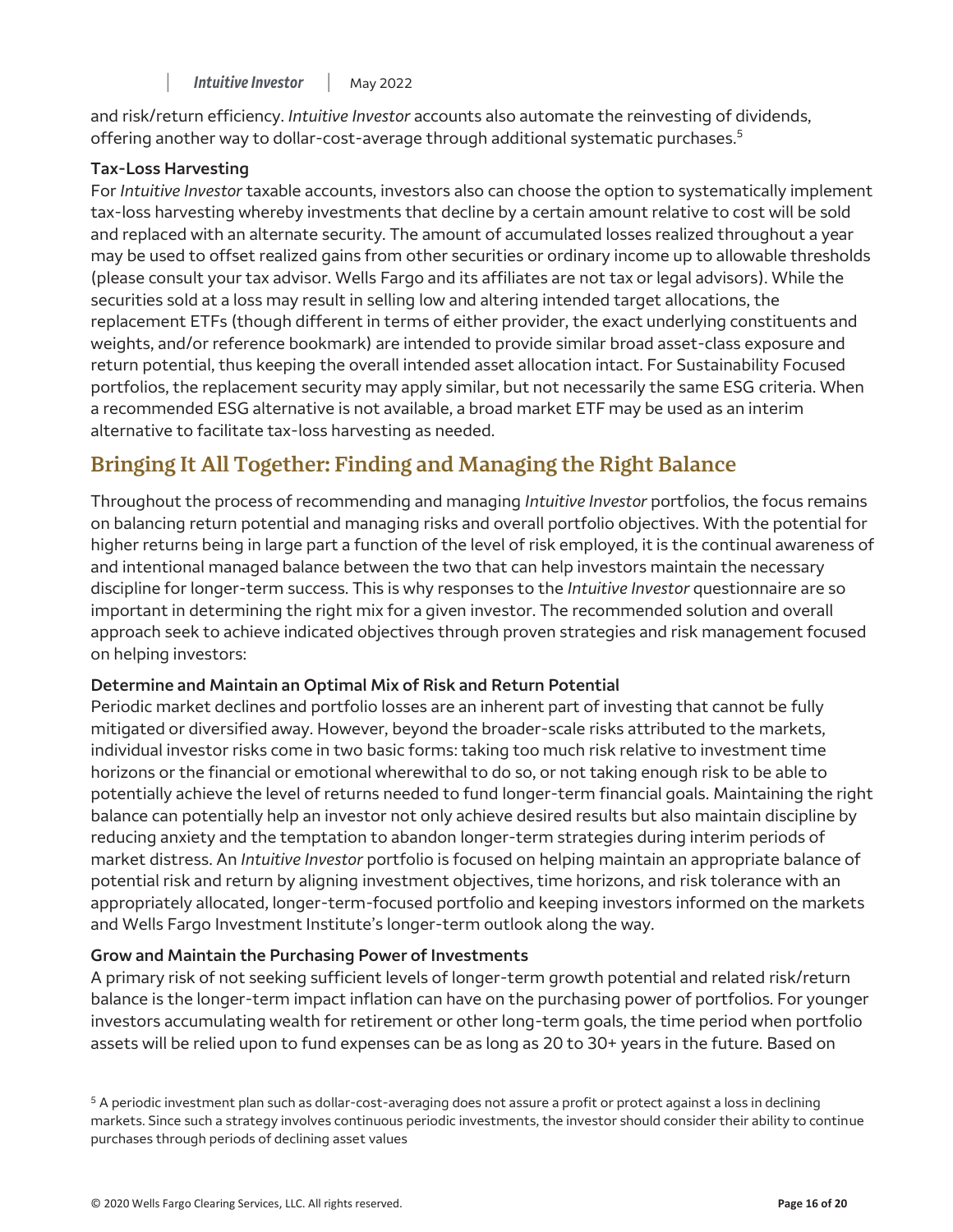continued increases in lifespans, most investors will likely want to plan for similar lengths of time once in retirement. Even with inflation in the 2% to 3% range, the amount of money needed to fund future expenses over such time frames can more than double current dollar costs. As history has shown, there also are times when inflation can spike well above these levels, making it important for investors to not become complacent about longer-term inflation impacts regardless of current levels. *Intuitive Investor*  portfolios seek to preserve and further grow the longer-term purchasing power of investments by maintaining an appropriate mix of growth and inflation-hedging assets based on investment objectives, time horizon, and risk tolerance.

## **Maintain Discipline and Avoid Excessive Timing Risks**

Attempts to time markets with large-scale moves in and out of risk assets generally have proven to be a losing and costly game, especially when fueled by investor emotions. On this basis, *Intuitive Investor*  portfolios' long-term success will be based on time in the market and not timing the market. To further leverage the benefits of time, *Intuitive Investor* accounts seek to manage the risk and opportunities associated with interim market ups and downs through systematic portfolio rebalancing; the potential for automated portfolio contributions and dollar cost averaging; and, for taxable accounts, tax-loss harvesting.

## **Remain Prudently Diversified and Manage Potential Concentration Risks**

*Intuitive Investor* portfolios avoid potential concentration risks by maintaining fully allocated portfolios with diversification by asset class, economic sector, geographic region, and the use of varied ETFs with diverse underlying holdings and return drivers. The buildup of potential concentrations through prolonged market momentum is further avoided through systematic portfolio rebalancing.

By seeking to derive the right overall mix; employing consistent, proven strategies; and addressing and managing the primary risks to longer-term success, the *Intuitive Investor* program aims to provide the means, information, and automated features necessary for a more disciplined—and ultimately more successful—investment approach.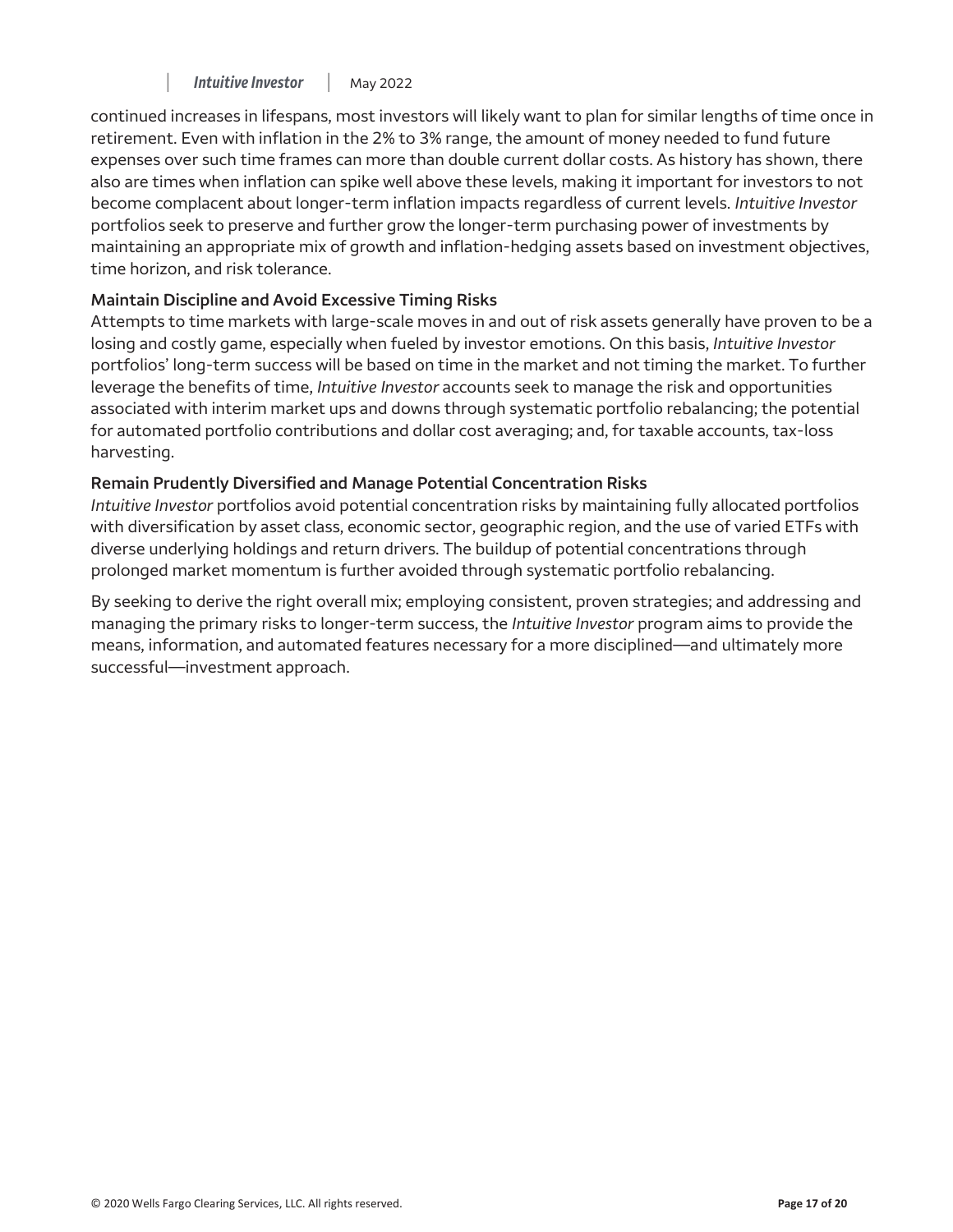

#### Risk Factors

*All investing involves risk, including the loss of principal. Different investments offer different levels of potential return and market*  risk. The level of risk associated with a particular investment or asset class generally correlates with the level of return the investment *or asset class might achieve.* **Stocks** may fluctuate in response to general economic and market conditions, the prospects of individual companies, and industry sectors. **Foreign investing** has additional risks including those associated with currency fluctuation, political and economic instability, and different accounting standards. **Small- and mid-cap stocks** are generally more volatile, subject to greater risks and are less liquid than large company stocks. **Dividends** are not guaranteed and are subject to change or elimination. **Bonds** are subject to interest rate, credit/default, liquidity, inflation and other risks. Prices tend to be inversely affected by changes in interest rates. **Real estate** has special risks including the possible illiquidity of underlying properties, credit risk, interest rate fluctuations and the impact of varied economic condition.

ETFs are subject to risks similar to those of stocks. Investment returns may fluctuate and are subject to market volatility, so that an investor's shares, when redeemed or sold, may be worth more or less than their original cost. ETFs seek investment results that, before expenses, generally correspond to the price and yield of a particular index. There is no assurance that the price and yield performance of the index can be fully matched. Sector-based ETFs may present more risks than a portfolio that is broadly diversified over numerous sectors of the economy. This will increase the fund's vulnerability to any single economic, political or regulatory development affecting the sector and may result in greater price volatility.

An investment's social policy could cause it to forgo opportunities to gain exposure to certain industries, companies, sectors or regions of the economy which could cause it to underperform similar investments that do not operate under a social policy. There are many factors to take into consideration when choosing an investment portfolio and ESG data is only one component to potentially consider.

There is no assurance that the use of smart beta strategies will produce excess returns even if such strategies have done so in the past. Using smart beta products as direct substitutes for products tracking more well-known, market-cap indices can be risky, as exposure offered by a smart beta product could differ significantly from that provided by a product tracking a marketcap-weighted index. The risks associated with all smart beta funds include general market risks and systematic tracking error versus benchmarks. Causes for tracking error include trading costs, taxes and management fees. While smart beta ETFs have been around for several years the majority of these funds have not been tested in periods of extreme market stress.

Diversification does not guarantee profit or protect against loss in declining markets.

**Moderate Growth & Income Allocation Composition**: A diversified benchmark/allocation of fixed income and equity asset classes, including REITs, which are represented by specified asset class indices. The assumed allocation is rebalanced monthly back to the target weights of: 30% Bloomberg Barclays US Aggregate Bond / 26% S&P 500 / 10% Russell Mid Cap / 6% Russell 2000 / 6% Bloomberg Barclays US Corporate High Yield / 8% MSCI EAFE Net / 7% MSCI EM Net / 5% JPM EMBI Global / 2% Bloomberg Barclays US Treasury Bills 1-3 Month.

**Tax-Loss Harvesting**: Tax-loss harvesting involves certain risks, including, among others, the risk that the new investment could perform worse than the original investment, and that transaction costs could offset the tax benefit. There may also be unintended tax implications. Wells Fargo and its affiliates are not legal or tax advisors. Investors should consult their own legal or tax advisor before taking any action that may involve tax consequences. Tax laws or regulations are subject to change at any time and can have a substantial impact on your individual situation

#### Quilt Chart – Index Definitions:

**Cash Alternatives/Treasury Bills**: Bloomberg Barclays U.S. Treasury Bills (1‐3M) Index is representative of money markets.

**Investment Grade Fixed Income**: Bloomberg Barclays U.S. Aggregate Bond Index is a broad‐based index that measures the investment grade, U.S. dollar-denominated, fixed-rate taxable bond market, including Treasuries, government-related and corporate securities, MBS ABS, and CMBS.

**Developed Market Ex‐U.S. Fixed Income**: JP Morgan Global Ex United States Index (JPM GBI Global Ex‐US) is a total return, market capitalization weighted index, rebalanced monthly, consisting of the following countries: Australia, Germany, Spain, Belgium, Italy, Sweden, Canada, Japan, United Kingdom, Denmark, Netherlands, and France.

**High Yield Fixed Income**: Bloomberg Barclays U.S. Corporate High‐Yield Bond Index covers the U.S. dollar‐denominated, non‐ investment grade, fixed-rate, taxable corporate bond market. Securities are classified as high-yield if the middle rating of Moody's, Fitch, and S&P is Ba1/BB+/BB= or below. Included issues must have at least one year until final maturity.

**Emerging Market Fixed Income**: JPM EMBI Global Index is a U.S. dollar-denominated, market cap-weighted index representing a broad universe of emerging market sovereign and quasi-sovereign debt.

**U.S. Large Cap Equities**: S&P 500 Index consists of 500 stocks chosen for market size, liquidity, and industry group representation. It is a market‐value‐weighted index with each stock's weight in the index proportionate to its market value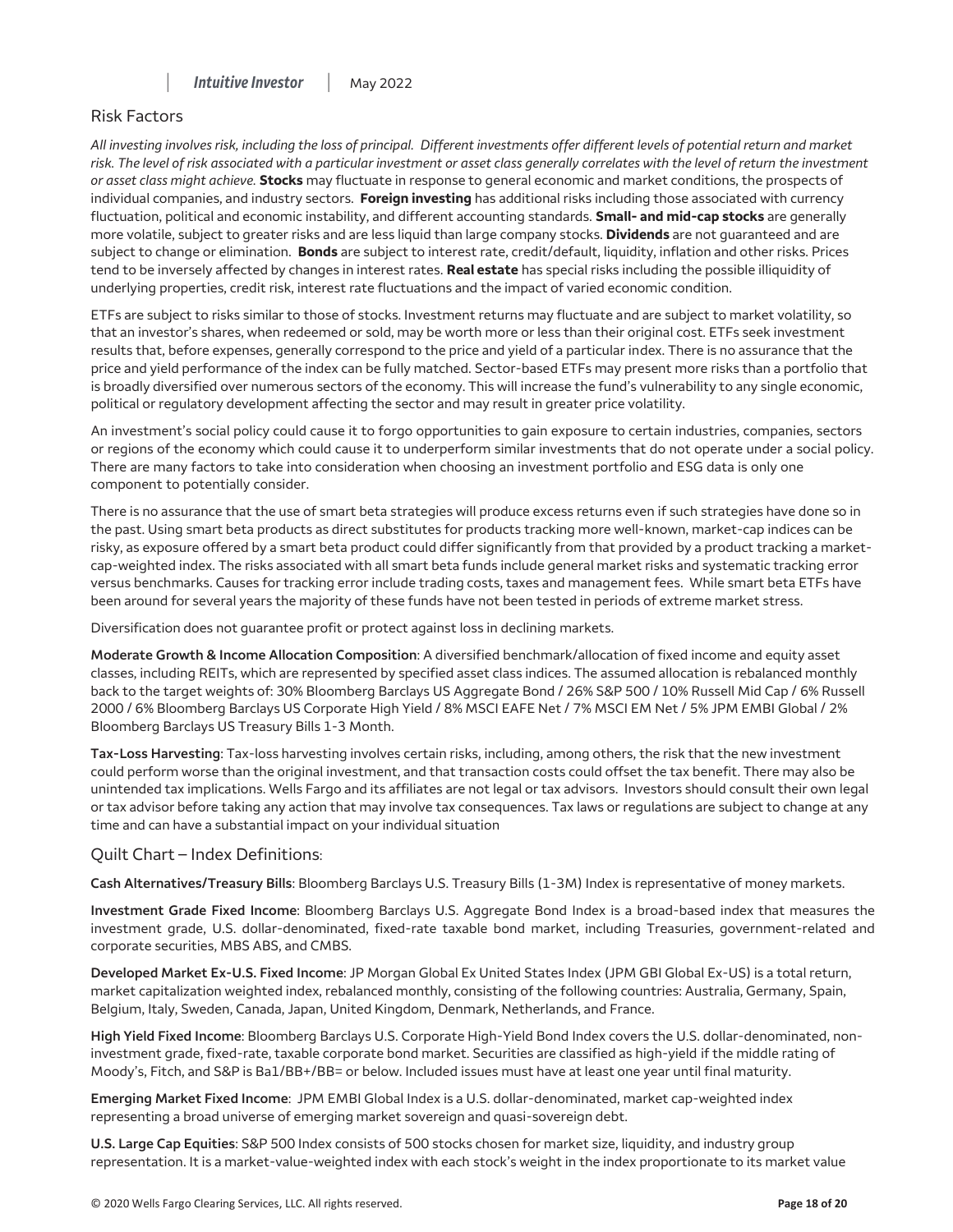**U.S. Mid Cap Equities**: Russell Midcap® Index measures the performance of the 800 smallest companies in the Russell 1000® Index, which represent approximately 25% of the total market capitalization of the Russell 1000® Index.

 **U.S. Small Cap Equities**: Russell 2000® Index measures the performance of the 2,000 smallest companies in the Russell 3000® Index, which represents approximately 8% of the total market capitalization of the Russell 3000 Index.

**Developed ex U.S. Equity**: The MSCI EAFE Index is a widely used measurement of international equity performance. It comprises 21 MSCI country indices that represent the developed markets outside of North America: Europe, Australasia and the Far East. MSCI aims to include in its international indices 85% of the free float-adjusted market capitalization in each country.

**Emerging Market Equities:** MSCI Emerging Markets Index is a free float‐adjusted market capitalization index designed to measure equity market performance of 23 emerging market countries.

#### Quilt Chart – Asset Class Risks:

 bond's interest rate risk. Credit risk is the risk that an issuer will default on payments of interest and principal. This risk is **Bonds**: Investments in fixed-income securities are subject to market, interest rate, credit/default, liquidity, inflation and other risks. Bond prices fluctuate inversely to changes in interest rates. Therefore, a general rise in interest rates can result in the decline in the bond's price. Because bond prices generally fall as interest rates rise, the current low interest rate environment can increase the higher when investing in high yield bonds, also known as junk bonds, which have lower ratings and are subject to greater volatility. If sold prior to maturity, fixed income securities are subject to market risk. All fixed income investments may be worth less than their original cost upon redemption or maturity.

 funds, has advantages and disadvantages. They typically offer lower rates of return than longer-term equity or fixed-income **Cash Alternatives**: Each type of cash alternative, such as bank certificates of deposits, Treasury bills, and ultra-short bond mutual securities and may not keep pace with inflation over extended periods of time.

**Foreign**: Foreign investing involves risks not typically associated with U.S. investing, including currency fluctuations, political instability, uncertain economic conditions and different accounting standards. These risks are heightened in emerging markets.

**Stocks**: Stocks are subject to market risk which means their value may fluctuate in response to general economic and market conditions, the prospects of individual companies, and industry sectors. The prices of small/mid-company stocks are generally more volatile than large company stocks. They often involve higher risks because of smaller and mid-sized companies may lack the management expertise, financial resources, product diversification and competitive strengths to endure adverse economic conditions.

#### General Disclosures

Intuitive Investor® accounts are offered through Wells Fargo Clearing Services, LLC.

Global Portfolio Management ("GPM") is a division of Wells Fargo Investment Institute, Inc. ("WFII"). WFII is a registered investment adviser and wholly owned subsidiary of Wells Fargo Bank, N.A., a bank affiliate of Wells Fargo & Company.

GPM provides model investment advice based upon the universe of products researched by Global Manager Research ("GMR") and asset allocation advice provided by Global Investment Strategy ("GIS"). Both GMR and GIS are affiliated divisions of Wells Fargo Investment Institute. GMR may provide research analysis on Wells Fargo affiliated mutual funds, private funds and other products, which may also be advised by WFII or a Wells Fargo affiliate ("Wells Fargo"). The analysis utilizes the same processes and scrutiny as for non-affiliated products and WFII is committed to providing research that is fair and unbiased, but a conflict may arise as Wells Fargo may benefit from a favorable recommendation for an affiliated product. Information and opinions have been obtained or derived from sources we consider reliable, but we cannot guarantee their accuracy or completeness. Opinions and estimates are as of a certain date and subject to change without notice.

Wells Fargo Investment Institute ("WFII") is responsible for providing model recommendations to various affiliated Wells Fargo Advisers. The model Portfolios are managed on a fully discretionary basis by the affiliates.

In addition, at WFII's discretion, new capital market assumptions and a new portfolio allocation may be recommended and existing accounts and models may be rebalanced to the new allocation at the discretion of the *Intuitive Investor* investment program. The Models assume all ETFs and capital market assumptions change at the time of program recommendation and therefore individual accounts and performance may vary.

In certain instances, individual products in the portfolio may close to new investors. In these instances, WFII may choose to use its investment process to recommend alternate products, in the same asset class, and or recommend a new portfolio version to accommodate new accounts. In addition, at WFII's discretion, new capital market assumptions and a new portfolio allocation may be recommended and existing accounts and models may be rebalanced to the new allocation at the discretion of your financial adviser. The Models assume all mutual funds and capital market assumptions change at the time of program recommendation and therefore individual accounts and performance may vary.